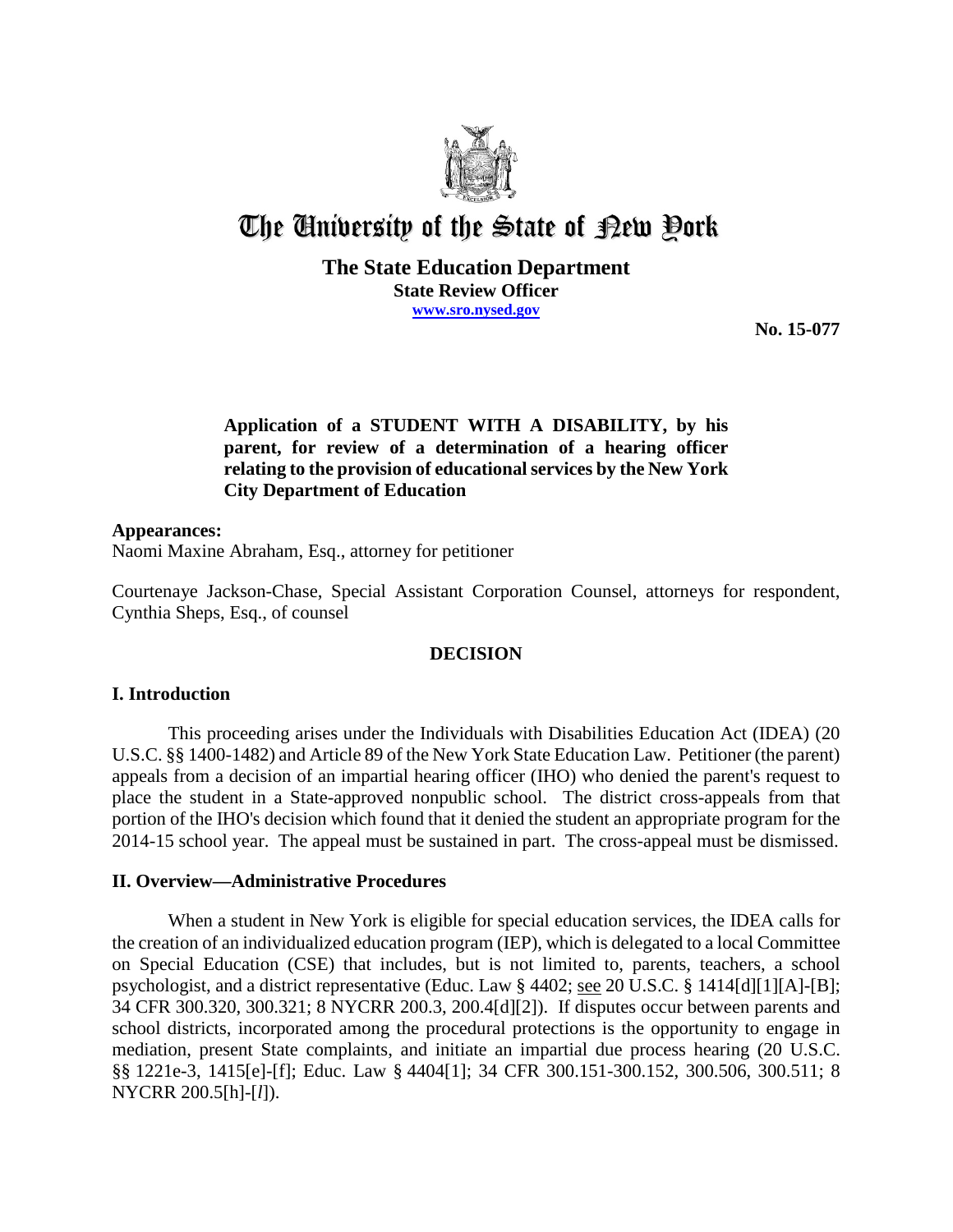New York State has implemented a two-tiered system of administrative review to address disputed matters between parents and school districts regarding "any matter relating to the identification, evaluation or educational placement of a student with a disability, or a student suspected of having a disability, or the provision of a free appropriate public education to such student" (8 NYCRR 200.5[i][1]; see 20 U.S.C. § 1415[b][6]-[7]; 34 CFR 300.503[a][1]-[2], 300.507[a][1]). First, after an opportunity to engage in a resolution process, the parties appear at an impartial hearing conducted at the local level before an IHO (Educ. Law § 4404[1][a]; 8 NYCRR 200.5[j]). An IHO typically conducts a trial-type hearing regarding the matters in dispute in which the parties have the right to be accompanied and advised by counsel and certain other individuals with special knowledge or training; present evidence and confront, cross-examine, and compel the attendance of witnesses; prohibit the introduction of any evidence at the hearing that has not been disclosed five business days before the hearing; and obtain a verbatim record of the proceeding (20 U.S.C. § 1415[f][2][A], [h][1]-[3]; 34 CFR 300.512[a][1]-[4]; 8 NYCRR 200.5[j][3][v], [vii], [xii]). The IHO must render and transmit a final written decision in the matter to the parties not later than 45 days after the expiration period or adjusted period for the resolution process (34 CFR 300.510[b][2], [c], 300.515[a]; 8 NYCRR 200.5[j][5]). A party may seek a specific extension of time of the 45-day timeline, which the IHO may grant in accordance with State and federal regulations (34 CFR 300.515[c]; 8 NYCRR 200.5[j][5]). The decision of the IHO is binding upon both parties unless appealed (Educ. Law § 4404[1]).

A party aggrieved by the decision of an IHO may subsequently appeal to a State Review Officer (SRO) (Educ. Law § 4404[2]; see 20 U.S.C. § 1415[g][1]; 34 CFR 300.514[b][1]; 8 NYCRR 200.5[k]). The appealing party or parties must identify the findings, conclusions, and orders of the IHO with which they disagree and indicate the relief that they would like the SRO to grant (8 NYCRR 279.4). The opposing party is entitled to respond to an appeal or cross-appeal in an answer (8 NYCRR 279.5). The SRO conducts an impartial review of the IHO's findings, conclusions, and decision and is required to examine the entire hearing record; ensure that the procedures at the hearing were consistent with the requirements of due process; seek additional evidence if necessary; and render an independent decision based upon the hearing record (34 CFR 300.514[b][2]; 8 NYCRR 279.12[a]). The SRO must ensure that a final decision is reached in the review and that a copy of the decision is mailed to each of the parties not later than 30 days after the receipt of a request for a review, except that a party may seek a specific extension of time of the 30-day timeline, which the SRO may grant in accordance with State and federal regulations (34 CFR 300.515[b], [c]; 8 NYCRR 200.5[k][2]).

#### **III. Facts and Procedural History**

The student has received diagnoses of an attention deficit hyperactivity disorder (ADHD), an oppositional defiant disorder, and various learning disorders (Dist. Exs. 4; 6-8; Parent Exs. C; E). In a prior proceeding, by decision dated July 30, 2014, an IHO directed the district to convene a CSE meeting to consider "all teacher's reports and evaluations . . . and recommend an appropriate program including a behavior[al] intervention plan" (Dist. Ex. 3 at p. 10).<sup>1</sup>

<sup>&</sup>lt;sup>1</sup> In the prior proceeding, the parent appealed from the IHO's failure to award certain requested relief; the parties reached a settlement while the appeal was pending (Tr. pp. 104-05; see Dist. Ex. 3).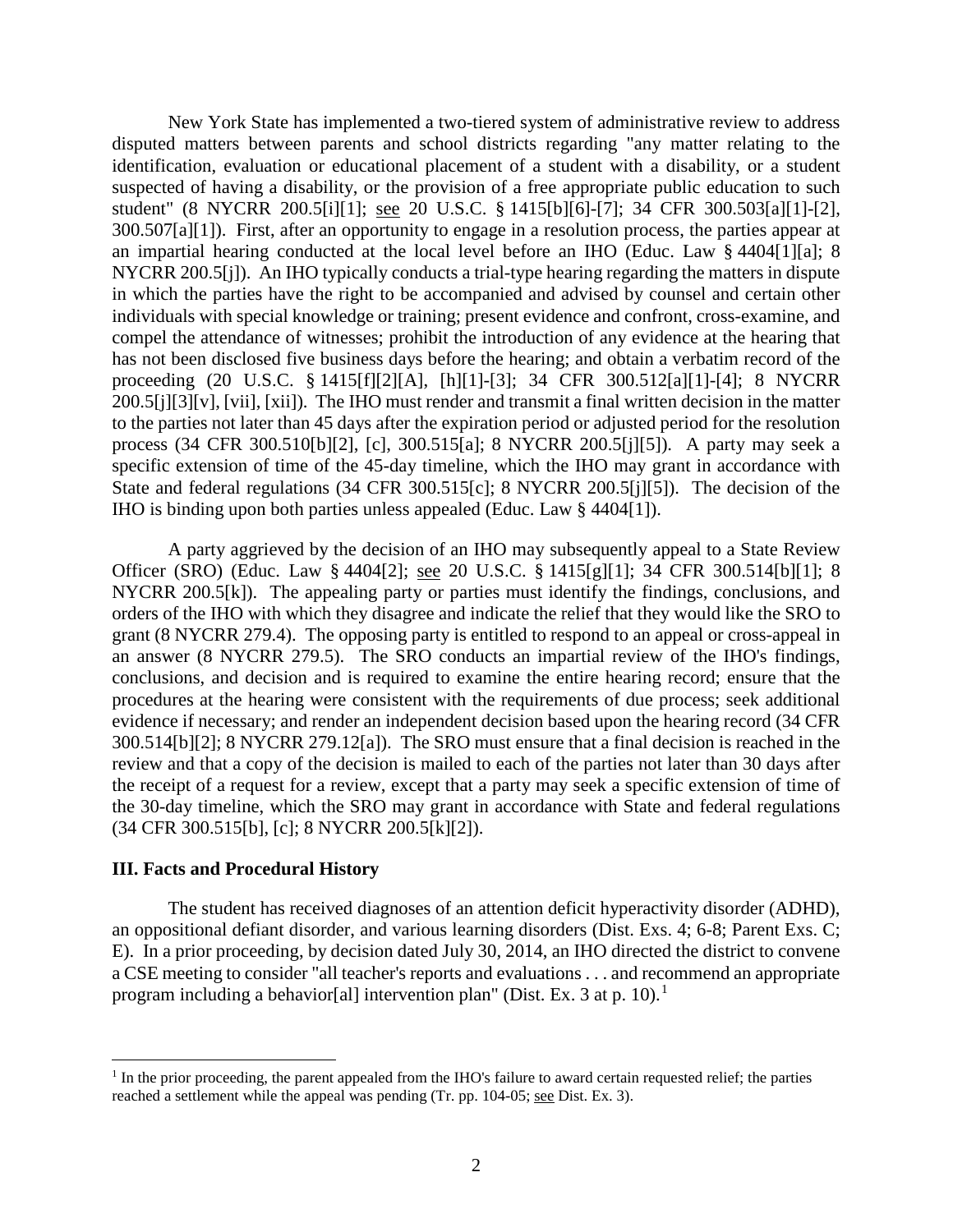On September 23, 2014, a CSE convened to develop an IEP for the 2014-15 school year (Dist. Ex. 14). Finding that the student remained eligible for special education and related services as a student with a learning disability, the CSE recommended a  $12:1+1$  special class placement in a community school (id. at pp. 1, 19-20, 23).<sup>2</sup> In addition, the CSE recommended related services consisting of individual counseling, group counseling, individual speech-language therapy, and group speech-language therapy (id. at p. 20). The CSE also recommended modifications and resources to address the student's management needs and 17 annual goals (id. at pp. 6-19). The September 2014 IEP also indicated that the student required a behavioral intervention plan (BIP); the CSE determined that it was not necessary to develop a new BIP and continued to use to use a BIP developed in March 2014 (Dist. Ex. 14 at p. 7; see Tr. pp. 61-63; Parent Ex. G).

By prior written notice dated September 24, 2014, the district summarized the special education and related services recommended in the September 2014 IEP (Dist. Ex. 15 at pp. 1-3). The notice indicated that the student would remain in the public school he had previously attended (id. at p.

## **A. Due Process Complaint Notice**

By due process complaint notice dated December 24, 2014, the parent requested an impartial hearing and alleged that the district denied the student a free and appropriate public education (FAPE) for the 2014-15 school year (Dist. Ex. 1). The parent alleged that district failed to provide her, prior to the CSE meeting, with the assessments and evaluations of the student relied on by the September 2014 CSE, thereby preventing her from participating in the meeting (id. at p. 5). The parent also claimed that the September 2014 CSE predetermined its recommendations (id.). In particular, the parent contended that the September 2014 CSE did not consider or discuss private evaluation reports or discuss their recommendations for a private school placement (id. at pp. 3-4). The parent also contended that the CSE failed to discuss the student's current levels of functioning (id. at p. 5).

The parent alleged that neither a functional behavior assessment (FBA) nor a BIP was created or reviewed at the September 2014 CSE meeting (Dist. Ex. 1 at p. 6). The parent also alleged that the FBA and BIP developed in March 2014 were not discussed at the CSE meeting, were inappropriate to meet the student's needs, and were not in compliance with State regulations, and that the September 2014 IEP did not include a positive behavioral plan to address the student's behavioral needs (id. at pp. 6-7). The parent further claimed that the 12:1+1 special class placement recommendation was not appropriate because the student failed to make academic gains in the prior school year under the same educational program and the September 2014 IEP did not provide any additional supports (id. at pp. 3-4). The parent asserted that despite a lack of progress in previous academic years, the September 2014 IEP contained fewer math and reading supports than were provided to the student in prior IEPs and did not contain a recommendation for targeted and individualized reading and math instruction (id. at pp. 3, 8). For relief, the parent requested that the district be required to place the student in a State-approved nonpublic school "for students

<sup>&</sup>lt;sup>2</sup> The student's eligibility for special education services and classification as a student with a learning disability is not in dispute in this proceeding (34 CFR 300.8[c][10]; 8 NYCRR 200.1[zz][6]).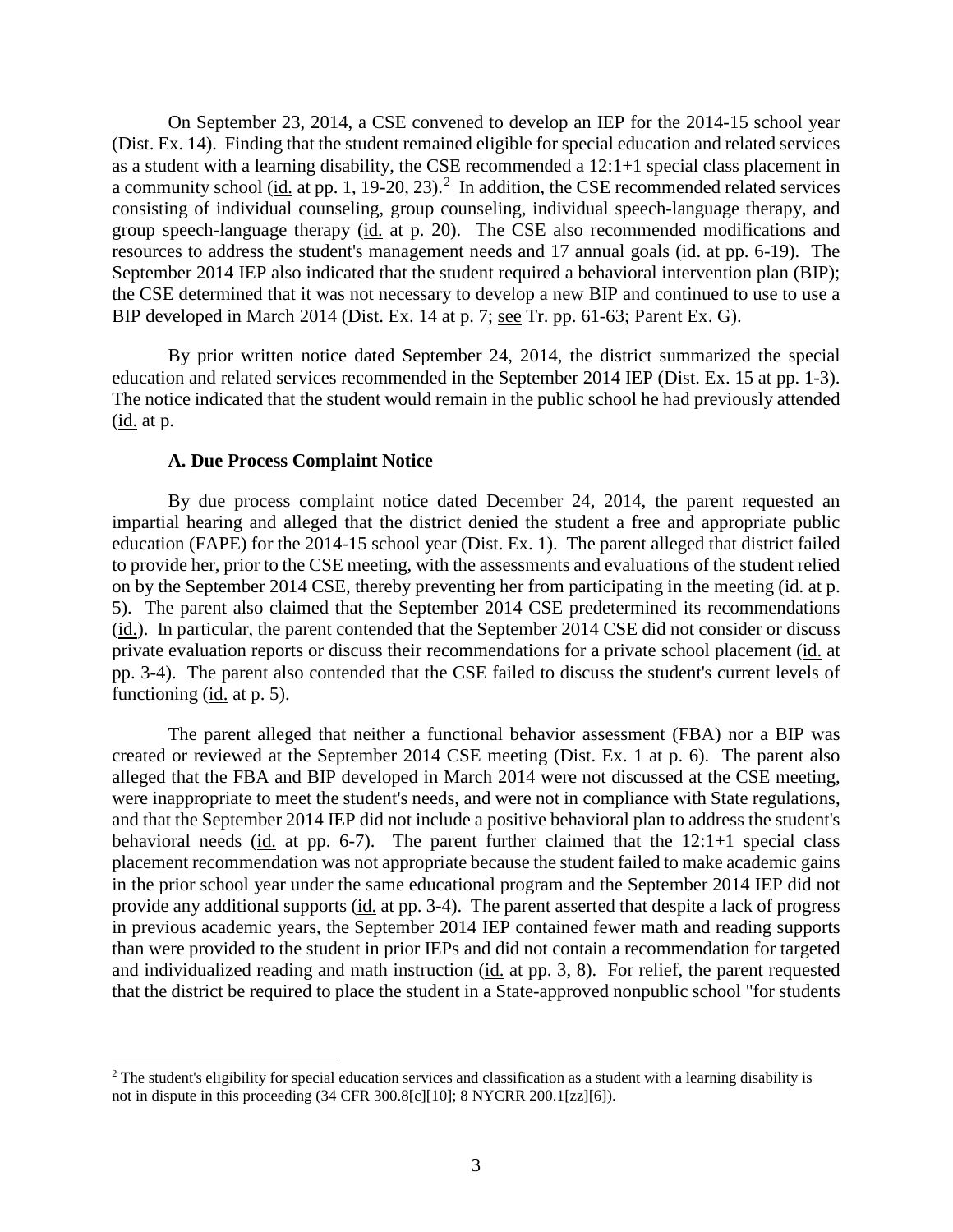with learning disabilities" (id. at pp. 8-9). The parent also requested that the district conduct an FBA and develop a BIP (id. at p. 9).

## **B. Impartial Hearing Officer Decision**

After a prehearing conference held on February 4, 2015, an impartial hearing commenced on March 16, 2015, and concluded on April 15, 2015, after two days of proceedings (Tr. pp. 1- 200). By decision dated June 17, 2015, the IHO determined that the district failed to offer the student a FAPE (IHO Decision at pp. 9-11). Initially, the IHO determined that the district did not impede the parent's ability to participate in the development of the student's IEP and that the parent was fully engaged in the CSE process and agreed with the outcome (id. at pp. 9-10). The IHO also held that the September 2014 CSE reviewed and considered the private evaluations presented by the parent but was not required to adopt their recommendations (id. at p. 10). The IHO found that the September 2014 CSE did not discuss conducting an FBA or developing a BIP, and (id.). The IHO also found that the FBA conducted and the BIP developed in March 2014 were inadequate to address the student's needs, and that the evidence in the hearing record demonstrated that the student continued to engage in interfering behaviors that affected his academic performance after the March 2014 BIP was implemented (id. at pp. 10-11). The IHO found that although the September 2014 IEP mandated a BIP, the September 2014 CSE did not develop a new BIP, the district did not present evidence of the adequacy of the Mach 2014 BIP as of September 2014, and the district did not demonstrate that it consistently monitored the student's behaviors or implemented formal behavioral interventions (id. at p. 11). The IHO held that the district's failure to revise the student's BIP despite the deterioration in his behaviors denied the student a FAPE (id.). With regard to the program developed for the student, the IHO held that the recommendation for a 12:1+1 special class placement was appropriate to meet the student's needs, that he made some progress and that he would have received educational benefit from the IEP if his behaviors were adequately addressed (id. at pp. 9-10). The IHO further held that the September 2014 IEP was carefully crafted to meet the student's individual needs and provided supports for all of his extensive management needs (id. at p. 10). For relief, the IHO ordered the CSE to reconvene to conduct an FBA and develop a BIP including "specific directives for the teachers to follow for behavioral intervention including regular progress monitoring of the frequency, duration and intensity of the behavioral interventions at scheduled intervals for the child to address his current behavioral needs" (id. at p. 11).

## **IV. Appeal for State-Level Review**

The parent appeals, arguing that the IHO erred in not awarding the relief she requested. Initially, the parent asserts that the IHO misallocated the burden of proof regarding the adequacy of the September 2014 IEP and whether the district offered the student a FAPE for the 2014-15 school year. The parent alleges that the IHO erred in finding that the parent's opportunity to participate in the development of the IEP was not impeded and that the IHO failed to address the parent's allegations that the September 2014 CSE predetermined its recommendation. The parent also complains that the IHO erred in finding that the September 2014 CSE considered and reviewed certain evaluative information. The parent further alleges that the IHO erred in finding that the IEP was reasonably calculated to provide the student a FAPE, and that a 12:1+1 special class placement was not appropriate to meet the student's needs. The parent additionally claims the IHO failed to address her argument that the September 2014 IEP did not address the student's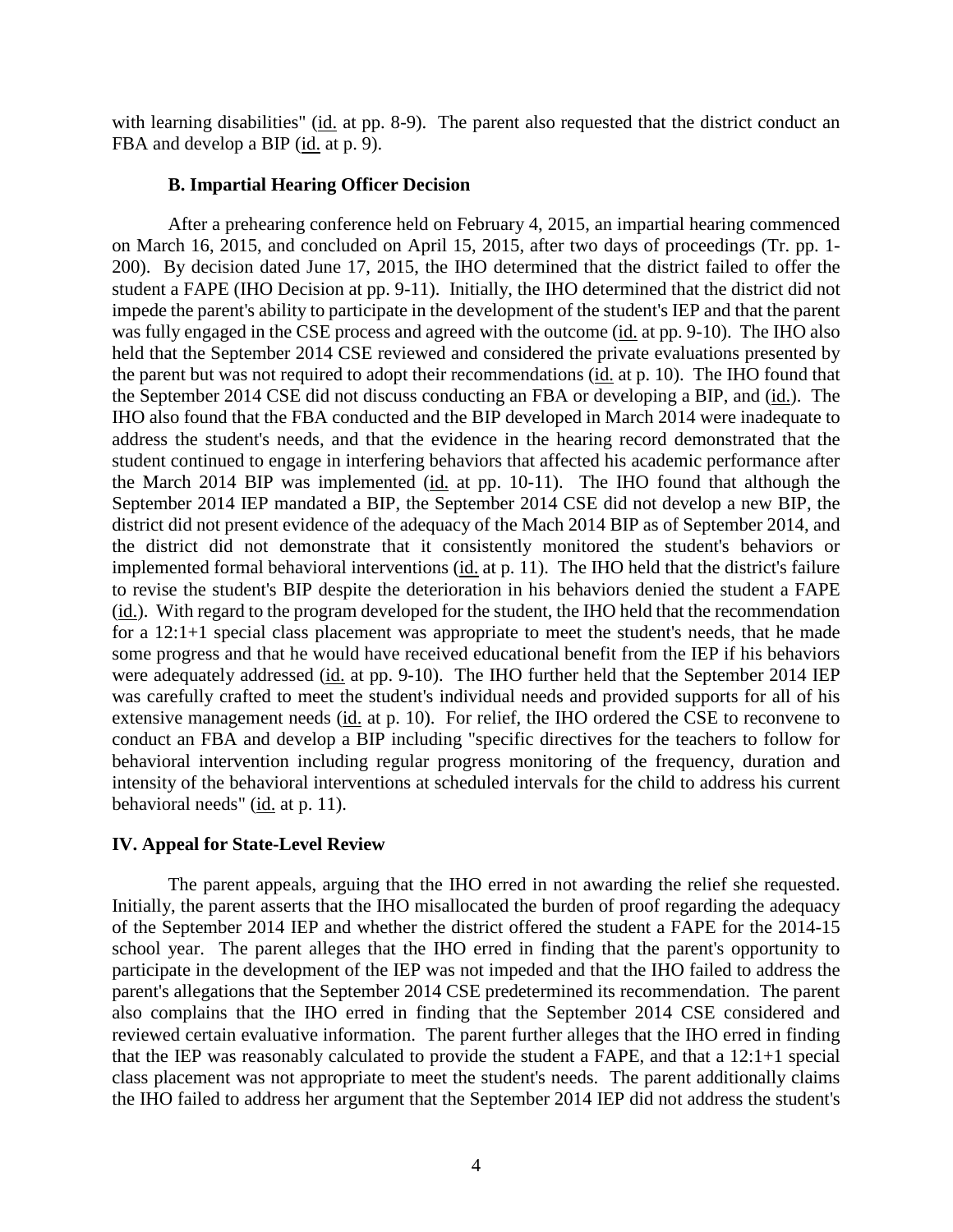need for specialized reading instruction. The parent requests that the student be placed in a particular State-approved nonpublic school and provided specialized reading instruction.

The district answers the petition, admitting and denying the parent's material allegations, and cross-appeals the IHO's decision. The district asserts the IHO properly determined that it did not impede the parent's opportunity to participate in the development of the September 2014 IEP and that the CSE considered the evaluative information available to it. The district also contends that the recommendation was not predetermined and was based on the student's needs. The district argues that the IHO correctly found that the recommended 12:1+1 special class was appropriate and that the September 2014 IEP met the student's needs and addressed his reading deficits. The district further argues that relief in the form of a nonpublic school placement would not be appropriate because such a placement would be too restrictive for the student. As a cross-appeal, the district argues that the IHO erred in finding that it denied the student a FAPE on the ground that the September 2014 CSE failed to revise the March 2014 BIP because the March 2014 BIP was appropriate to meet the student's behavioral needs at the time of the September 2014 CSE meeting. Further, the district contends it revised the March 2014 BIP in March 2015 after collecting data. The district attaches additional evidence in the form of a June 2015 FBA and BIP, purportedly developed in compliance with the IHO's order.<sup>3</sup>

The parent answers the district's cross-appeal, contending that the September 2014 CSE failed to develop a BIP in accordance with the July 2014 IHO decision and failed to monitor the student's progress under the March 2014 BIP and revise the BIP in accordance with State regulations. Further, the parent asserts that the district failed to appropriately address the student's interfering behaviors during the 2014-15 school year.

#### **V. Applicable Standards**

Two purposes of the IDEA (20 U.S.C. §§ 1400-1482) are (1) to ensure that students with disabilities have available to them a FAPE that emphasizes special education and related services designed to meet their unique needs and prepare them for further education, employment, and independent living; and (2) to ensure that the rights of students with disabilities and parents of such students are protected (20 U.S.C. § 1400[d][1][A]-[B]; see generally Forest Grove Sch. Dist. v. T.A., 557 U.S. 230, 239 [2009]; Bd. of Educ. v. Rowley, 458 U.S. 176, 206-07 [1982]).

A FAPE is offered to a student when (a) the board of education complies with the procedural requirements set forth in the IDEA, and (b) the IEP developed by its CSE through the IDEA's procedures is reasonably calculated to enable the student to receive educational benefits

<sup>&</sup>lt;sup>3</sup> Generally, documentary evidence not presented at an impartial hearing may be considered in an appeal from an IHO's decision only if such additional evidence could not have been offered at the time of the impartial hearing and the evidence is necessary in order to render a decision (see 8 NYCRR 279.10[b]; L.K. v. Ne. Sch. Dist., 932 F. Supp. 2d 467, 488-89 [S.D.N.Y. 2013] [holding that additional evidence is necessary only if, without such evidence, the SRO is unable to render a decision]; see also A.W. v. Bd. of Educ., 2015 WL 1579186, at \*3-\*4 [N.D.N.Y. Apr. 9, 2015]). In her due process complaint notice, the parent sought the development of a new FBA and BIP (Dist. Ex. 1 at p. 9). On appeal, the parent seeks the student's placement in a nonpublic school and the provision of specialized reading instruction; she no longer requests the development of an FBA or BIP. Accordingly, the parent appears to have withdrawn this request and it is unnecessary to consider the June 2015 FBA and BIP in order to render a decision.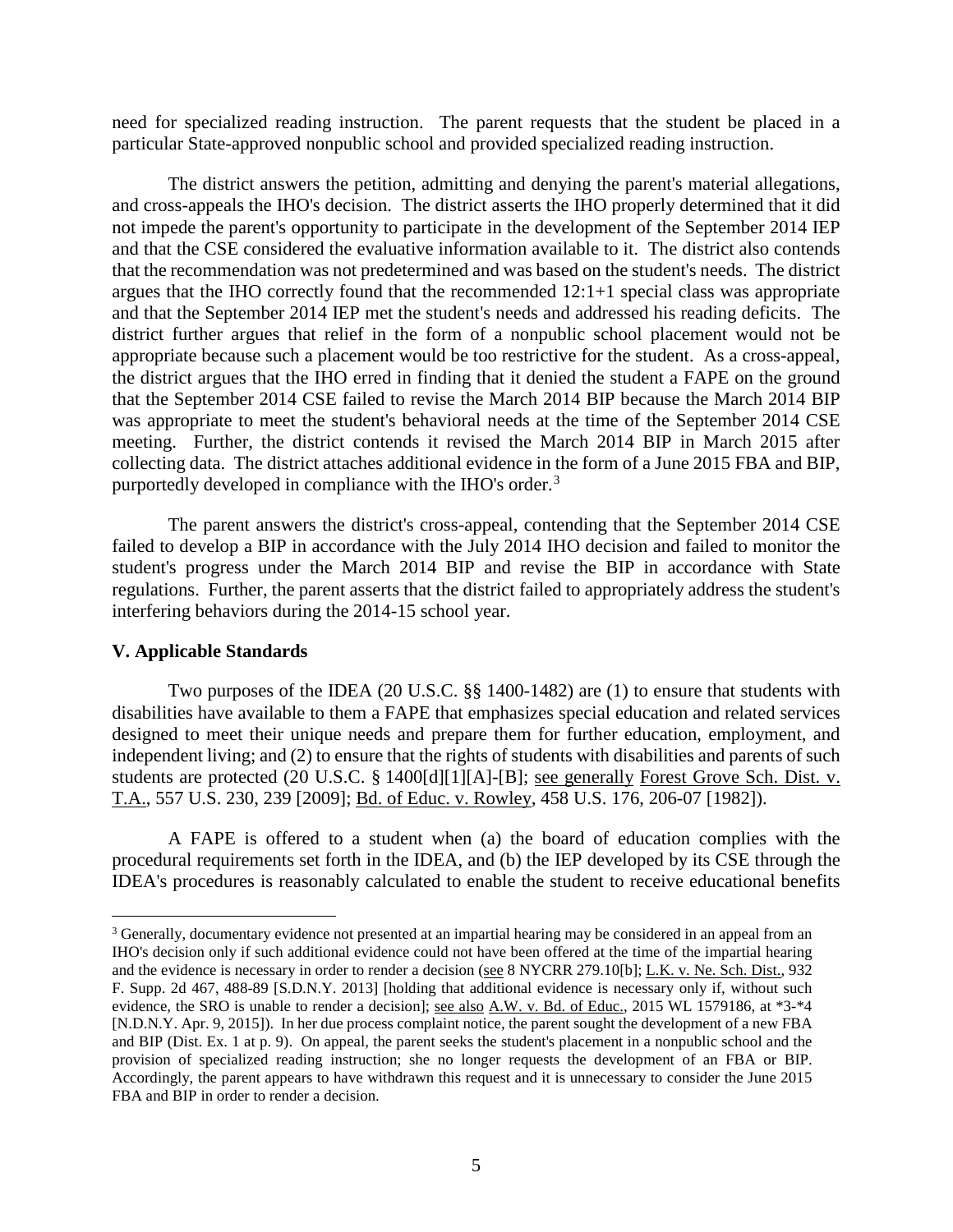(Rowley, 458 U.S. at 206-07; T.M. v. Cornwall Cent. Sch. Dist., 752 F.3d 145, 151, 160 [2d Cir. 2014]; R.E. v. New York City Dep't of Educ., 694 F.3d 167, 189-90 [2d Cir. 2012]; M.H. v. New York City Dep't of Educ., 685 F.3d 217, 245 [2d Cir. 2012]; Cerra v. Pawling Cent. Sch. Dist., 427 F.3d 186, 192 [2d Cir. 2005]). "'[A]dequate compliance with the procedures prescribed would in most cases assure much if not all of what Congress wished in the way of substantive content in an IEP'" (Walczak v. Florida Union Free Sch. Dist., 142 F.3d 119, 129 [2d Cir. 1998], quoting Rowley, 458 U.S. at 206; see T.P. v. Mamaroneck Union Free Sch. Dist., 554 F.3d 247, 253 [2d Cir. 2009]). While the Second Circuit has emphasized that school districts must comply with the checklist of procedures for developing a student's IEP and indicated that "[m]ultiple procedural violations may cumulatively result in the denial of a FAPE even if the violations considered individually do not" (R.E., 694 F.3d at 190-91), the Court has also explained that not all procedural errors render an IEP legally inadequate under the IDEA (M.H., 685 F.3d at 245; A.C. v. Bd. of Educ., 553 F.3d 165, 172 [2d Cir. 2009]; Grim v. Rhinebeck Cent. Sch. Dist., 346 F.3d 377, 381 [2d Cir. 2003]). Under the IDEA, if procedural violations are alleged, an administrative officer may find that a student did not receive a FAPE only if the procedural inadequacies (a) impeded the student's right to a FAPE, (b) significantly impeded the parents' opportunity to participate in the decision-making process regarding the provision of a FAPE to the student, or (c) caused a deprivation of educational benefits (20 U.S.C. § 1415[f][3][E][ii]; 34 CFR 300.513[a][2]; 8 NYCRR 200.5[j][4][ii]; Winkelman v. Parma City Sch. Dist., 550 U.S. 516, 525-26 [2007]; R.E., 694 F.3d at 190; M.H., 685 F.3d at 245; A.H. v. Dep't of Educ., 394 Fed. App'x 718, 720 [2d Cir. Aug. 16, 2010]).

The IDEA directs that, in general, an IHO's decision must be made on substantive grounds based on a determination of whether the student received a FAPE (20 U.S.C. § 1415[f][3][E][i]). A school district offers a FAPE "by providing personalized instruction with sufficient support services to permit the child to benefit educationally from that instruction" (Rowley, 458 U.S. at 203). However, the "IDEA does not itself articulate any specific level of educational benefits that must be provided through an IEP" (Walczak, 142 F.3d at 130; see Rowley, 458 U.S. at 189). The statute ensures an "appropriate" education, "not one that provides everything that might be thought desirable by loving parents" (Walczak, 142 F.3d at 132, quoting Tucker v. Bay Shore Union Free Sch. Dist., 873 F.2d 563, 567 [2d Cir. 1989] [citations omitted]; see Grim, 346 F.3d at 379). Additionally, school districts are not required to "maximize" the potential of students with disabilities (Rowley, 458 U.S. at 189, 199; Grim, 346 F.3d at 379; Walczak, 142 F.3d at 132). Nonetheless, a school district must provide "an IEP that is 'likely to produce progress, not regression,' and . . . affords the student with an opportunity greater than mere 'trivial advancement'" (Cerra, 427 F.3d at 195, quoting Walczak, 142 F.3d at 130 [citations omitted]; see T.P., 554 F.3d at 254; P. v. Newington Bd. of Educ., 546 F.3d 111, 118-19 [2d Cir. 2008]). The IEP must be "reasonably calculated to provide some 'meaningful' benefit" (Mrs. B. v. Milford Bd. of Educ., 103 F.3d 1114, 1120 [2d Cir. 1997]; see Rowley, 458 U.S. at 192). The student's recommended program must also be provided in the least restrictive environment (LRE) (20 U.S.C. § 1412[a][5][A]; 34 CFR 300.114[a][2][i], 300.116[a][2]; 8 NYCRR 200.1[cc], 200.6[a][1]; see Newington, 546 F.3d at 114; Gagliardo v. Arlington Cent. Sch. Dist., 489 F.3d 105, 108 [2d Cir. 2007]; Walczak, 142 F.3d at 132).

An appropriate educational program begins with an IEP that includes a statement of the student's present levels of academic achievement and functional performance (see 34 CFR 300.320[a][1]; 8 NYCRR 200.4[d][2][i]; Tarlowe v. New York City Bd. of Educ., 2008 WL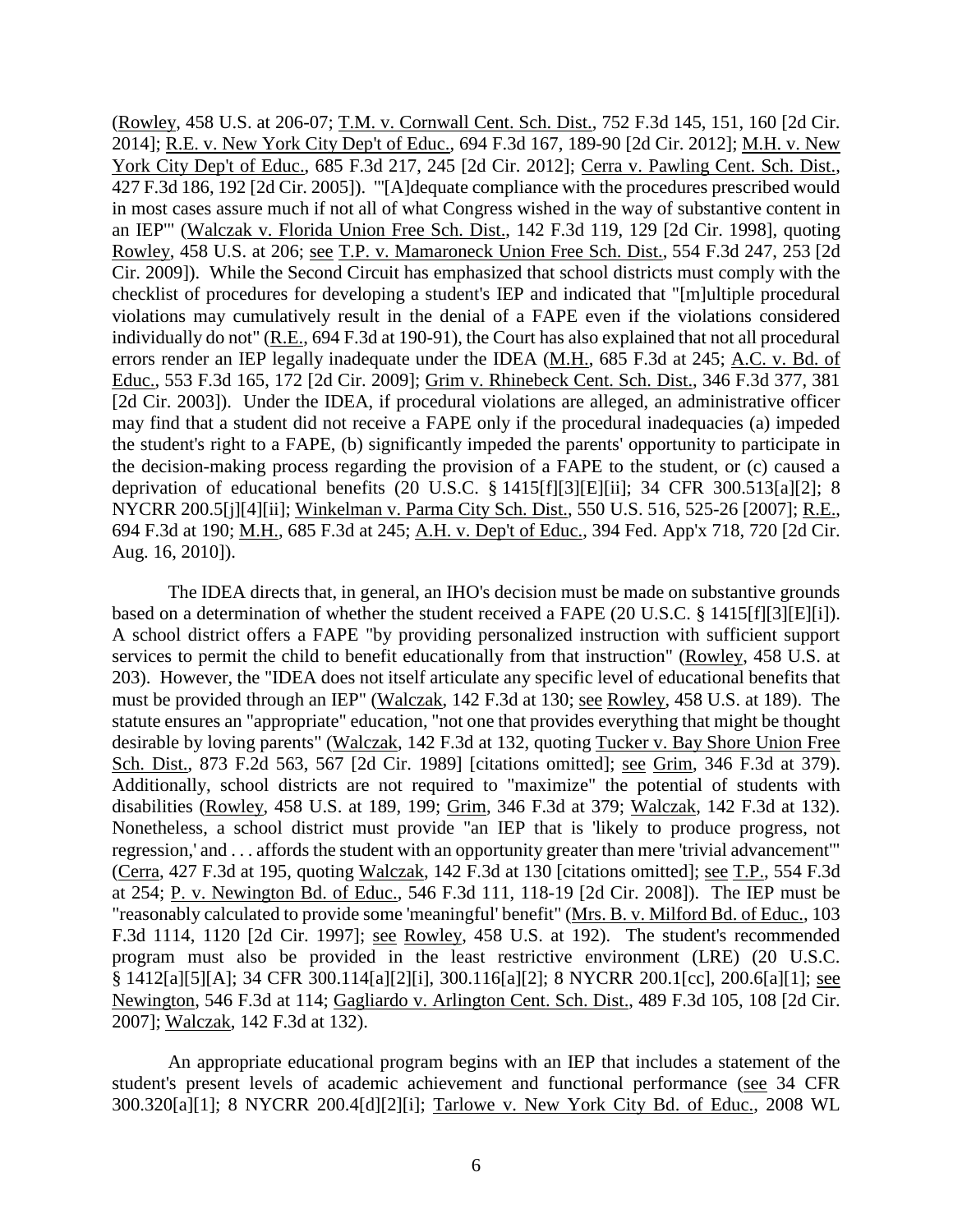2736027, at \*6 [S.D.N.Y. July 3, 2008] [noting that a CSE must consider, among other things, the "results of the initial evaluation or most recent evaluation" of the student, as well as the "'academic, developmental, and functional needs'" of the student]), establishes annual goals designed to meet the student's needs resulting from the student's disability and enable him or her to make progress in the general education curriculum (see 34 CFR 300.320[a][2][i], [2][i][A]; 8 NYCRR 200.4[d][2][iii]), and provides for the use of appropriate special education services (see 34 CFR 300.320[a][4]; 8 NYCRR 200.4[d][2][v]).

A board of education may be required to reimburse parents for their expenditures for private educational services obtained for a student, if the services offered by the board of education were inadequate or inappropriate, the services selected by the parents were appropriate, and equitable considerations support the parents' claim (Florence County Sch. Dist. Four v. Carter, 510 U.S. 7, 15-16 [1993]; Sch. Comm. of Burlington v. Dep't of Educ., 471 U.S. 359, 369-70, 374 [1985]; R.E., 694 F.3d at 184-85; T.P., 554 F.3d at 252). In Burlington, the Court found that Congress intended retroactive reimbursement to parents by school officials as an available remedy in a proper case under the IDEA (471 U.S. at 370-71; see Gagliardo, 489 F.3d at 111; Cerra, 427 F.3d at 192). "Reimbursement merely requires [a district] to belatedly pay expenses that it should have paid all along and would have borne in the first instance" had it offered the student a FAPE (Burlington, 471 U.S. at 370-71; see 20 U.S.C. § 1412[a][10][C][ii]; 34 CFR 300.148).

The burden of proof is on the school district during an impartial hearing, except that a parent seeking tuition reimbursement for a unilateral placement has the burden of proof regarding the appropriateness of such placement (Educ. Law  $\S$  4404[1][c]; <u>see R.E.</u>, 694 F.3d at 184-85).

#### **VI. Discussion**

#### **A. Preliminary Matter—Burden of Proof**

Initially, the parent contends that the IHO improperly required the parent to establish the inappropriateness of the recommended program instead of placing the burden on the district to establish that the September 2014 IEP was reasonably calculated to enable the student to receive educational benefits. A review of the IHO's decision reveals that the IHO properly stated the district had the burden of establishing that it offered the student a FAPE (IHO Decision at p. 9). Additionally, the IHO found that the district "demonstrated that the IEP was reasonably calculated to provide the child with an educational benefit" but that because the district did not develop a BIP to address the student's behaviors, it had not established that it offered the student a FAPE (id. at pp. 9-10). The IHO's statement that "there was no credible evidence presented by the parent to challenge the adequacy of the IEP" (id. at p. 10) does not represent a shifting of the burden of proof; rather, it was a reiteration of the IHO's holding that the hearing record did not support the parent's contentions that the recommended program did not meet the student's needs (id. at p. 9). Furthermore, even assuming that the IHO misapplied the burden of proof, I have conducted an independent review of the entire hearing record and largely concur with the IHO's determinations.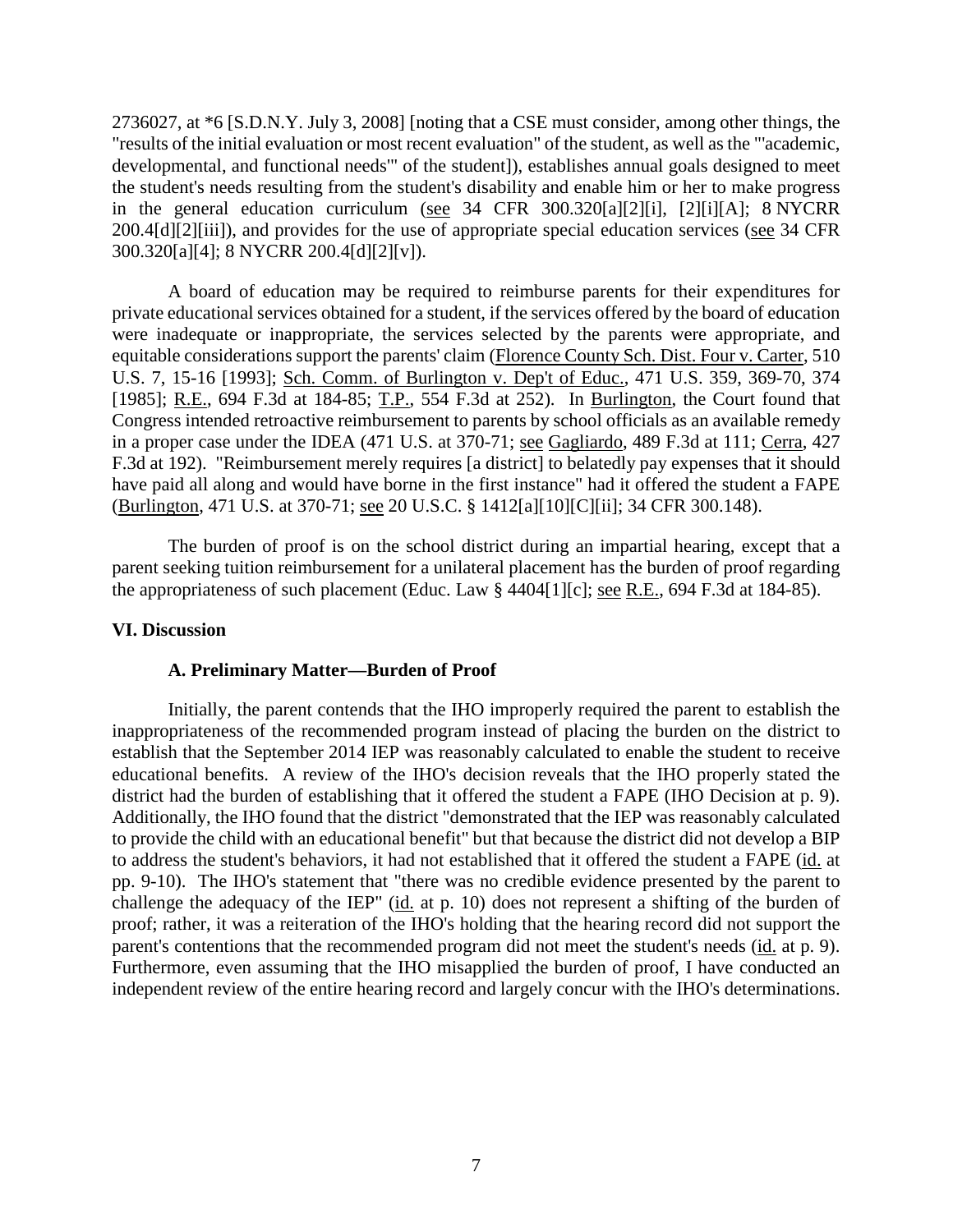#### **B. CSE Process**

## **1. Parent Participation/Predetermination**

The parent contends that the district impeded her ability to participate in the September 2014 CSE meeting because she was not provided with progress reports that the CSE used to evaluate the student. The parent also claims that the student's educational placement was predetermined. As set forth below, the parent's ability to participate in the development of the September 2014 IEP was not significantly impeded. Furthermore, the hearing record does not support a conclusion that the September 2014 CSE predetermined the student's placement.

The IDEA sets forth procedural safeguards that include providing parents an opportunity "to participate in meetings with respect to the identification, evaluation, and educational placement of the child" (20 U.S.C. § 1415[b][1]). Federal and State regulations governing parental participation require that school districts take steps to ensure that parents are present at their child's IEP meetings or are afforded the opportunity to participate (34 CFR 300.322; 8 NYCRR 200.5[d]). Although school districts must provide an opportunity for parents to participate in the development of their child's IEP, mere parental disagreement with a school district's proposed IEP and placement recommendation does not amount to a denial of meaningful participation (see T.F. v. New York City Dep't of Educ., 2015 WL 5610769, at \*5 [S.D.N.Y. Sept. 23, 2015]; A.P. v. New York City Dep't of Educ., 2015 WL 4597545, at \*8, \*10 [S.D.N.Y. July 30, 2015]; E.F. v. New York City Dep't of Educ., 2013 WL 4495676, at \*17 [E.D.N.Y. Aug. 19, 2013] [stating that "as long as the parents are listened to," the right to participate in the development of the IEP is not impeded, "even if the [district] ultimately decides not to follow the parents' suggestions"]; P.K. v. Bedford Cent. Sch. Dist., 569 F. Supp. 2d 371, 383 [S.D.N.Y. 2008] ["A professional disagreement is not an IDEA violation"]; Sch. for Language & Commc'n Dev. v. New York State Dep't of Educ., 2006 WL 2792754, at \*7 [E.D.N.Y. Sept. 26, 2006] ["Meaningful participation does not require deferral to parent choice"]).When determining whether a district complied with the IDEA's procedural requirements, the inquiry focuses on whether the parents "had an adequate opportunity to participate in the development" of their child's IEP (Cerra, 427 F.3d at 192).

A district special education teacher, who was the student's English language arts (ELA) teacher during the 2014-15 school year, testified that the September 2014 CSE reviewed forms that the student's teachers had completed in the areas of math, reading, ELA, and vocational studies, outside testing, and psychological test results (Tr. pp. 43, 51, 54). The ELA teacher did not know if the district provided the parent with the teacher reports (Tr. p. 55). The witness testified that there was discussion with the parent regarding the student's behavior and different strategies to be used based on the September 2014 IEP (Tr. p. 51). The parent testified that she was not provided with any documents prior to the September CSE meeting (Tr. pp. 92-93). She further testified that the only document the district provided to her at the CSE meeting was an occupational therapy evaluation (Tr. p. 93). At the CSE meeting, the parent testified that she expressed her concerns regarding her son continuing his education at the public school and opined that a private school would be appropriate but the district members of the September 2014 CSE advised her that changes had been made at the public school and they were capable of helping the student learn (Tr. pp. 93-94). Furthermore, the district representatives informed the parent that a private school would be too restrictive for the student (Tr. pp. 97-98). The parent testified that the CSE discussed a private psychiatric report and reading strategies (Tr. p. 96).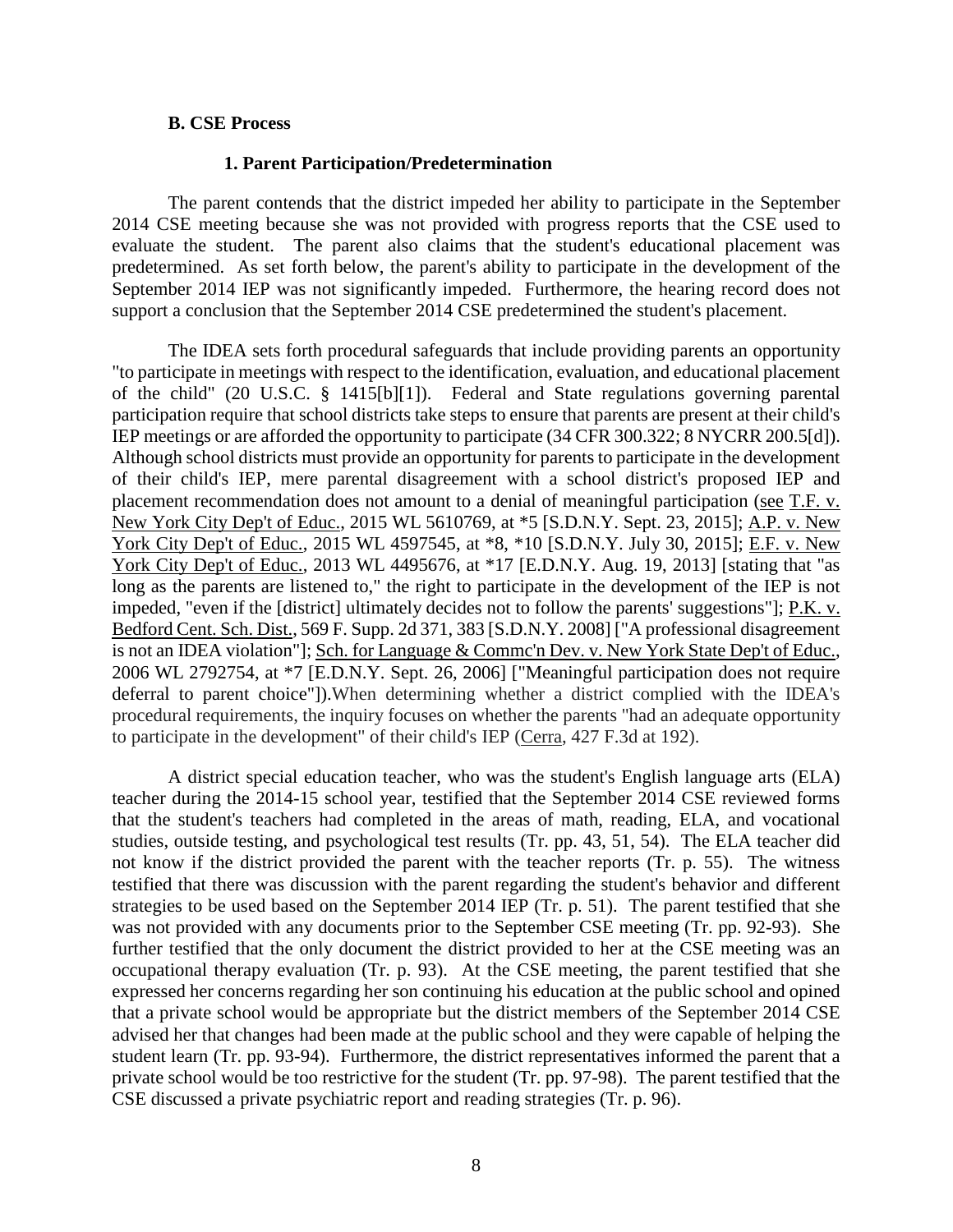The district is not required to provide a parent with all evaluative information so long as the CSE does not predetermine its recommendations and the parent is able to participate (A.P., 2015 WL 4597545, at \*10 n.7). Therefore, even if the district's failure to provide the teacher evaluations concerning the student is a procedural violation, it did not impede the student's right to a FAPE, significantly impede the parents' meaningful participation in the CSE process, or cause a deprivation of educational benefits (see 20 U.S.C. § 1415[f][3][E][ii]; 34 CFR 300.513[a][2]; 8 NYCRR 200.5[j][4][ii]). In determining whether there has been a denial of a FAPE due to a procedural violation, it is not necessary that every member of the CSE read a document in order for the body to have collectively considered the document (T.S. v. Board of Educ., 10 F.3d 87, 89- 90 [2d Cir. 1993]). It is also not necessary that the document be physically present at the CSE meeting (F.B. v. New York City Dep't of Educ., 923 F. Supp. 2d 570, 578-82 [S.D.N.Y 2013] [noting that the absence of an evaluation update at the CSE meeting did not support a finding that the update was not considered by the CSE]). Although it would have been prudent for the district to distribute copies of all available reports and evaluations to all CSE members at or prior to the CSE meeting, the failure to do so, in this instance, did not rise to the level of a denial of FAPE. The hearing record reflects that there was discussion regarding the student's reading needs, the student's behaviors, a private psychiatric report, and the parent's desire for a nonpublic school placement (Tr. pp. 51, 93-94, 96-98). Under these circumstances, although the district did not provide copies of the evaluations to the parent prior to the September 2014 CSE meeting, the district took appropriate steps to ensure the parent's participation in the CSE meeting and the parent was able to fully participate in the development of the student's IEP for the 2014-15 school year (P.G. v. City Sch. Dist. of New York, 2015 WL 787008, at \*17 [S.D.N.Y. Feb. 25, 2015]).

With respect to the parent's allegation that the September 2014 CSE impermissibly predetermined the IEP, it is well established that the consideration of possible recommendations for a student, prior to a CSE meeting, is not prohibited as long as the CSE understands that changes may occur at the CSE meeting (see T.P., 554 F.3d at 253; Nack v. Orange City Sch. Dist., 454 F.3d 604, 610 [6th Cir. 2006] [noting that "predetermination is not synonymous with preparation"]; Deal v. Hamilton County Bd. of Educ., 392 F.3d 840, 857-60 [6th Cir. 2004]; M.W. v. New York City Dep't of Educ., 869 F. Supp. 2d 320, 333-34 [E.D.N.Y. 2012], aff'd, 725 F.3d 131 [2d Cir. 2013]; D.D-S. v. Southold Union Free Sch. Dist., 2011 WL 3919040, at \*10-11 [E.D.N.Y. Sept. 2, 2011], aff'd, 506 Fed. App'x 80 [2d Cir. Dec. 26, 2012]; B.O. v. Cold Spring Harbor Cent. Sch. Dist., 807 F. Supp. 2d 130, 136 [E.D.N.Y. 2011]; see also 34 CFR 300.501[b][1], [3]; 8 NYCRR 200.5[d][1], [2]). A key factor with regard to predetermination is whether the district has "an open mind as to the content of [the student's] IEP" (T.P., 554 F.3d at 253; see D.D-S., 2011 WL 3919040, at \*10-\*11; R.R. v. Scarsdale Union Free Sch. Dist., 615 F. Supp. 2d 283, 294 [S.D.N.Y. 2009], aff'd, 366 Fed. App'x 239 [2d Cir. 2010]).

The hearing record reflects the September 2014 CSE discussed and considered other educational placements aside from the recommended 12:1+1 special class in a community school (Tr. pp 97-98; Dist. Exs. 14 at p. 24; 15 at p. 2). The parent was allowed to express her concerns regarding the recommendation and a discussion ensued regarding a private school placement (Tr. pp. 97-98). The September 2014 IEP is consistent with the parent's testimony that a private school placement was rejected because it was considered too restrictive (Dist. Exs. 14 at p. 24; 15 at p. 2). The student's teacher testified that the parent was in agreement with the educational placement recommendation and the related services recommendation (Tr. pp. 52-53). The evidence reveals that the CSE kept the requisite open mind during the September 2014 CSE meeting by considering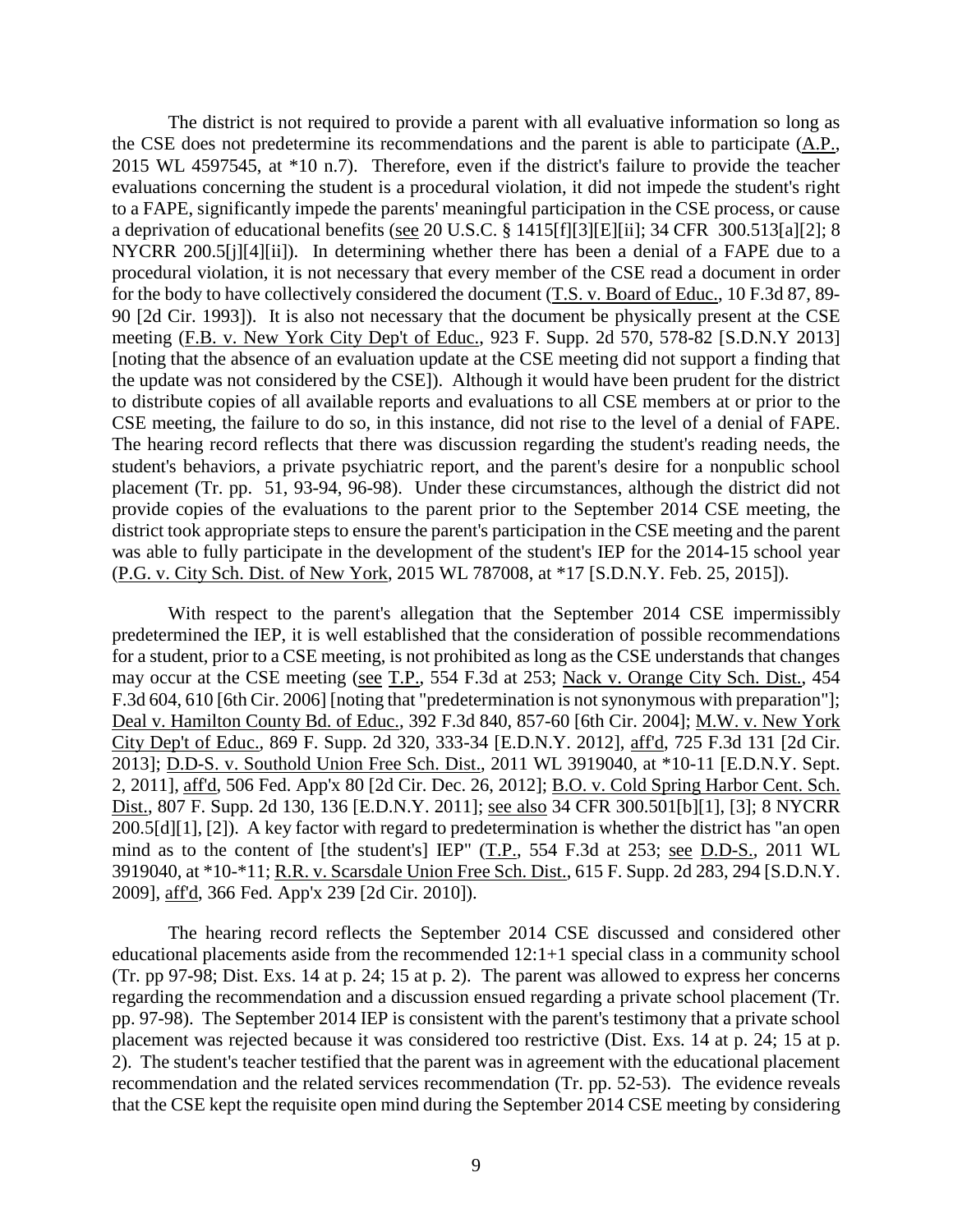other educational settings and listening to the parent's request for a private school placement. Accordingly, the CSE did not impermissibly predetermine the recommendations made in the September 2014 IEP.

#### **2. Consideration of Evaluative Information**

The parent argues on appeal that the IHO erred in finding that the September 2014 CSE considered two "recent evaluations:" a July 2014 psychiatric evaluation and a September 2014 record review conducted by a private psychologist (Dist. Ex. 6; Parent Ex. A).<sup>4</sup> However, a review of the evidence in the hearing record reveals that the IHO correctly determined that the above evaluations were considered by the September 2014 CSE. In developing the recommendations for a student's IEP, the CSE must consider the results of the most recent evaluation of the student; the student's strengths; the concerns of the parents for enhancing the education of their child; the academic, developmental and functional needs of the student, including, as appropriate, the student's performance on any general State or district-wide assessments as well as any special factors as set forth in federal and State regulations (34 CFR 300.324[a]; 8 NYCRR 200.4[d][2]). However, neither the IDEA nor State law requires a CSE to "'consider all potentially relevant evaluations'" of a student in the development of an IEP or to consider "'every single item of data available'" about the student in the development of an IEP (T.G. v. New York City Dep't of Educ., 973 F. Supp. 2d 320, 340 [S.D.N.Y. 2013], quoting F.B., 923 F. Supp. 2d at 581-82; see M.Z. v. New York City Dep't of Educ., 2013 WL 1314992, at \*8 [S.D.N.Y. Mar. 21, 2013]). In addition, while the CSE is required to consider recent evaluative data in developing an IEP, so long as the IEP accurately reflects the student's needs the IDEA does not require the CSE to exhaustively describe the student's needs by incorporating into the IEP every detail of the evaluative information available to it (20 U.S.C. § 1414[d][3][A]; see M.Z., 2013 WL 1314992, at \*9; D.B. v. New York City Dep't of Educ., 2011 WL 4916435, at \*7-\*9 [S.D.N.Y. Oct. 12, 2011]). Furthermore, "[c]onsideration does not require substantive discussion, that every member of the CSE read the document, or that the CSE accord the private evaluation any particular weight" (S.W. v. New York City Dep't of Educ., 2015 WL 1097368, at \*10 [S.D.N.Y. Mar. 12, 2015]; see T.S., 10 F.3d at 89- 90; G.D. v. Westmoreland Sch. Dist., 930 F.2d 942, 947 [1st Cir. 1991]). Moreover, the IDEA "does not require an IEP to adopt the particular recommendation of an expert; it only requires that that recommendation be considered in developing the IEP" (J.C.S. v. Blind Brook-Rye Union Free Sch. Dist., 2013 WL 3975942, at \*11 [S.D.N.Y. Aug. 5, 2013]; Watson v. Kingston City Sch. Dist., 325 F. Supp. 2d 141, 145 [N.D.N.Y. 2004] [holding that a CSE's recommendation is not

 <sup>4</sup> The hearing record contains three documents produced by the private psychologist (Parent Exs. A-C). The first document is a neuropsychological evaluation conducted in April 2012 in which the psychologist assessed the student's intellectual functioning, academic achievement, language development, attending ability, executive functions, and visuomotor and memory skills (Parent Ex. C at pp. 3-6). Based on her assessment, the psychologist offered the following diagnoses of the student: mixed expressive-receptive language disorder, dyslexia, dysgraphia and dyscalculia (id. at p. 8). In addition, the psychologist made numerous recommendations to address the student's educational needs (id. at pp. 8-12). The second document produced by the private psychologist is an unaddressed letter dated April 15, 2013, in which she advocated for the student's attendance at an unspecified "school specifically designed for children with learning disabilities" (Parent Ex. B). The third document produced by the private psychologist is a record review dated September 16, 2014 (Parent Ex. A at pp.1-2). References in the hearing record to these three documents are at times vague and generally inconsistent with the IHO and parent often referring to each of the documents as an "evaluation" (see IHO Decision at p. 10; Tr. pp. 89-90, 92, 94).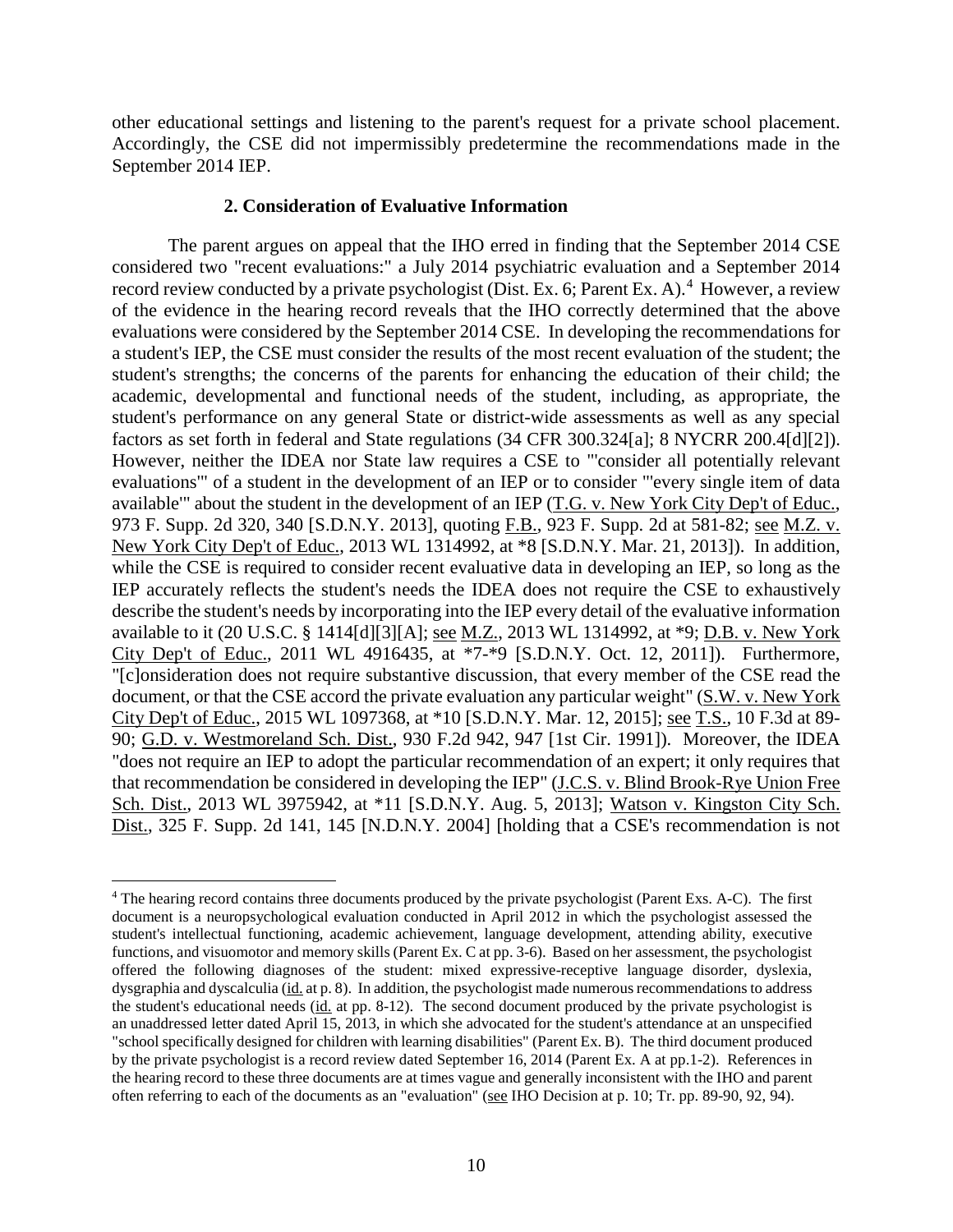necessarily rendered inappropriate by "[t]he mere fact that a separately hired expert has recommended different programming"], aff'd, 142 Fed. App'x 9 [2d Cir. July 25, 2005]).

In this case, the ELA teacher who attended the September 2014 CSE meeting stated that in developing the student's IEP the CSE considered and relied upon teacher reports, outside testing completed over the summer, the student's previous IEP and test results and notes from "the" psychologist (Tr. pp. 50-51, 54).<sup>5</sup> The present levels of performance section of the September 2014 IEP included evaluation results from an April 2012 neuropsychological evaluation, an August 2012 auditory processing evaluation, a March 2014 psychoeducational evaluation, a March 2014 classroom observation, teacher testing completed during the 2013-14 school year, a July 2014 visual processing evaluation, an August 2014 perceptual and cognitive development evaluation, and a September 2014 occupational therapy evaluation (Dist. Ex. 14 at pp. 1-2).

First, regarding the July 2014 psychiatric evaluation, the parent testified that the September 2014 CSE discussed the evaluation and specifically noted that in the discussion some members of the committee disagreed with the diagnosis of an oppositional defiant disorder offered by the evaluation (Tr. pp. 94-95). Additionally, a review of the September 2014 IEP's present levels of performance reveals that the July 2014 psychiatric evaluation was referenced; specifically, the IEP indicated that the evaluator offered diagnoses of an ADHD and an oppositional defiant disorder and recommended individual and group psychotherapy (Dist. Ex. 14 at p. 6; see Dist. Ex. 6 at pp.  $2-3, 5$ .<sup>6</sup>

Turning next to the September 2014 record review, the parent testified that she provided the district with the record review conducted by the private psychologist prior to the September 2014 CSE meeting, but that the CSE did not review it (Tr. pp. 92, 94). However; the September 2014 record review did not include new testing conducted by the psychologist; rather, it noted that based on the September 2014 review, "the findings, diagnoses and recommendations made in the April 3, 2012 neuropsychological report still stand and should be used as a reference in providing appropriate services and interventions" (Parent Ex. A at pp. 1-2). The September 2014 IEP included the results of the April 2012 neuropsychological evaluation (Dist. Ex. 14 at p. 1). Moreover, a review of the September 2014 IEP shows that the majority of the recommendations made by the psychologist in her September 2014 record review were adopted by the CSE (compare Dist. Ex. 14 at pp. 1-26, with Parent Ex. A at p. 2). For example, to address the student's management needs, the September 2014 IEP included multimodal teaching approaches, remedial instruction, and tiered and flexible learning (compare Dist. Ex. 14 at pp. 6-7, with Parent Ex. A at p. 2). Also, the September 2014 IEP included a recommendation for a 12:1+1 special class, related services of individual and group speech-language therapy, and individual and group counseling services, providing the student with individualized instruction, a small class size, and the recommended speech-language therapy and social emotional intervention (compare Dist. Ex. 14 at pp. 19-20, with Parent Ex. A at p. 2). The ELA teacher testified that she did not recall that

 <sup>5</sup> Although it is not clearly stated, it appears that the special education teacher is referring to the school psychologist who participated as a member of the September 2014 CSE and who conducted the March 2014 psychoeducational evaluation (Tr. pp. 50-51).

<sup>&</sup>lt;sup>6</sup> The prior written notice indicated that the CSE reviewed a "[p]sychiatric" report dated October 1, 2014; since the notice was dated September 24, 2014, this is apparently a typographical error (Dist. Ex. 15 at p. 1).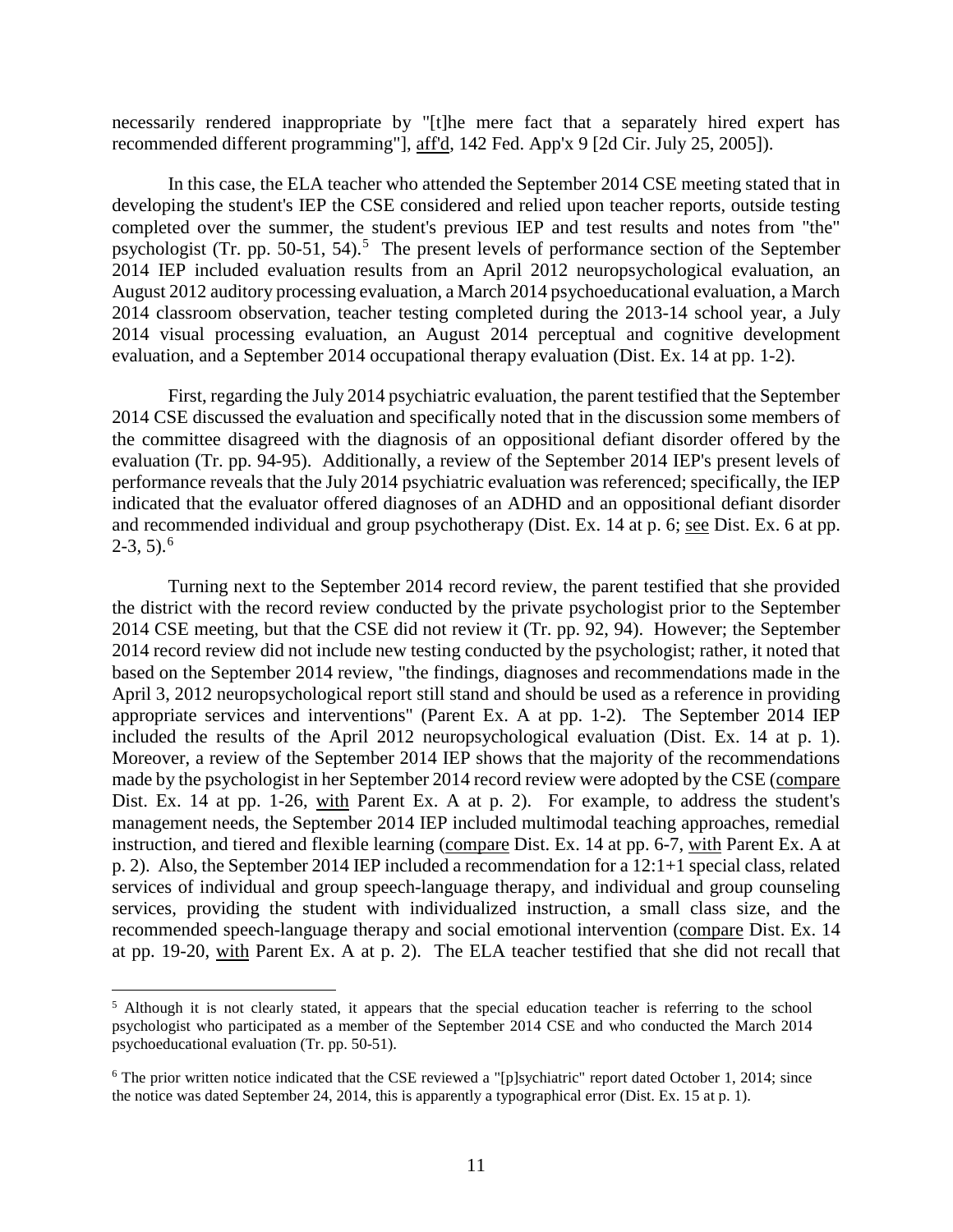anyone from the September 2014 CSE believed additional evaluations were needed in order to make an appropriate recommendation (Tr. p. 51).

While the September 2014 CSE did not adopt all the specific recommendations included in the September 2014 record review (most notably, a private school placement), the evidence in the hearing record supports the IHO's finding that the September 2014 CSE reviewed and considered the most recent evaluations of the student; including the July 2014 psychiatric evaluation and the September 2014 record review.<sup>7</sup>

## **C. September 2014 IEP**

## **1. Special Factors—Interfering Behaviors**

In its cross-appeal the district argues that the March 2014 BIP adequately and appropriately addressed the student's behavioral needs as of the time of the September 2014 CSE meeting. The IHO found that the district failed to demonstrate that it consistently monitored the student's behaviors and failed to consider whether it was necessary to revise the March 2014 BIP at the September 2014 CSE meeting or anytime during the 2014-15 school year despite overwhelming evidence of the student's deteriorating behaviors, resulting in a denial of a FAPE (IHO Decision at p. 11). Based on a review of the hearing record, I affirm the IHO's decision in this respect and dismiss the cross-appeal.

Under the IDEA, a CSE may be required to consider special factors in the development of a student's IEP. Among the special factors in the case of a student whose behavior impedes his or her learning or that of others, the CSE shall consider positive behavioral interventions and supports, and other strategies, to address that behavior (20 U.S.C. § 1414[d][3][B][i]; 34 CFR 300.324[a][2][i]; see 8 NYCRR 200.4[d][3][i]; see also R.E., 694 F.3d at 190-91; A.C., 553 F.3d at 172). State procedures for considering the special factor of a student's behavior that impedes his or her learning or that of others may also require that the CSE consider conducting an FBA and developing a BIP for a student (8 NYCRR 200.4[d][3][i]; 200.22[a], [b]). State regulation defines an FBA as "the process of determining why a student engages in behaviors that impede learning and how the student's behavior relates to the environment" (8 NYCRR 200.1[r]), and provide that an FBA shall be based on multiple sources of data and must be based on more than the student's history of presenting problem behaviors (8 NYCRR 200.22[a][2]). An FBA must include "a baseline of the student's problem behaviors with regard to frequency, duration, intensity and/or latency across activities, settings, people and times of the day," so that a BIP (if required) may be developed "that addresses antecedent behaviors, reinforcing consequences of the behavior, recommendations for teaching alternative skills or behaviors and an assessment of student preferences for reinforcement" (8 NYCRR 200.22[a][3]). The Second Circuit has explained that, when required, "[t]he failure to conduct an adequate FBA is a serious procedural violation because

 <sup>7</sup> Furthermore, although the September 2014 record review indicated that the student's reading level had dropped since administration of academic testing in April 2012 (Parent Ex. A at p. 1), a comparison of the student's standard scores and percentile rankings on subtests administered during both the April 2012 neuropsychological evaluation and the March 2014 psychoeducational evaluation indicates that the student's letter-word identification and passage comprehension skills had increased relative to his peers (compare Dist. Ex. 4 at p. 3, with Parent Ex. C at p. 14).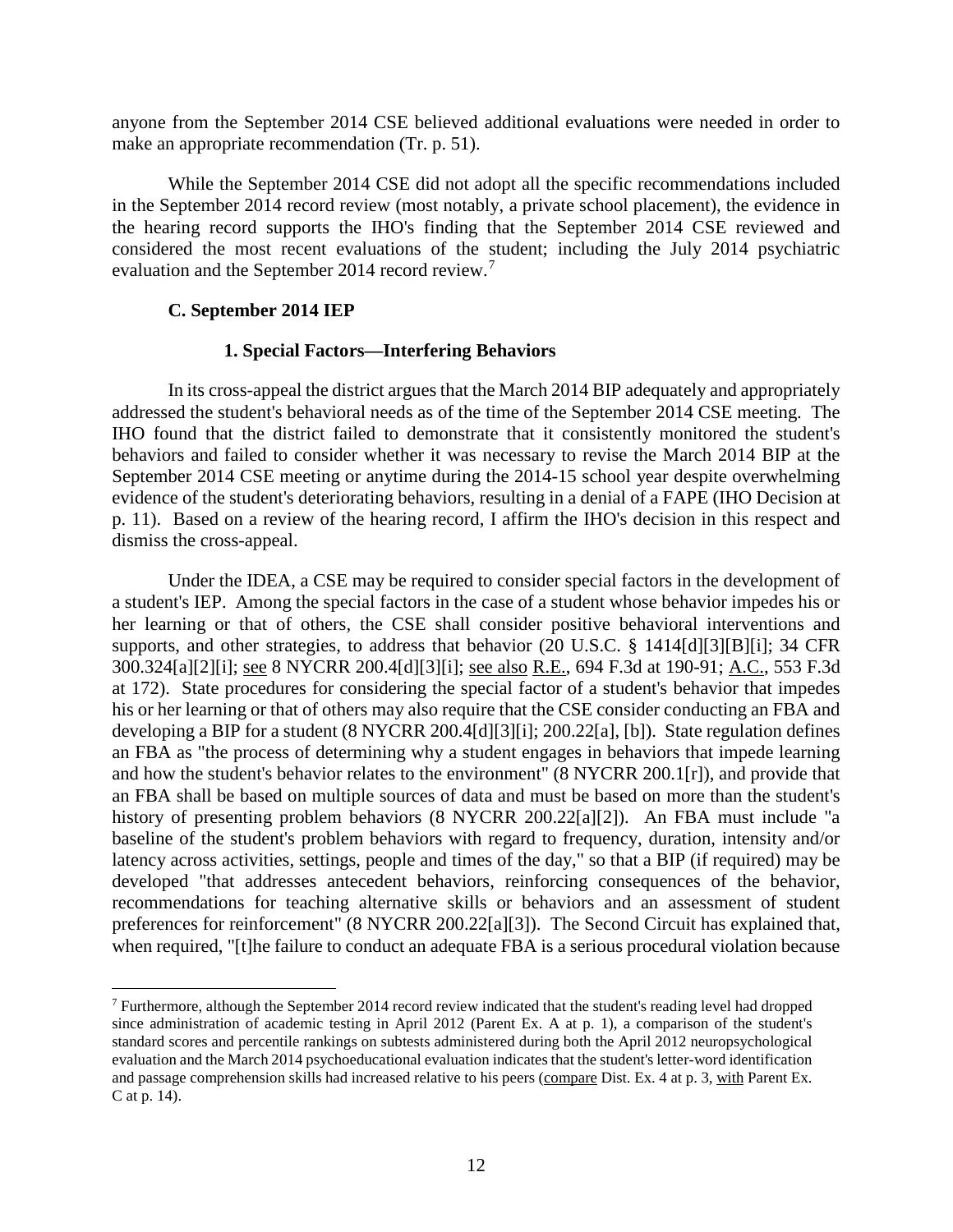it may prevent the CSE from obtaining necessary information about the student's behaviors, leading to their being addressed in the IEP inadequately or not at all" (R.E., 694 F3d at 190). The Court also noted that "[t]he failure to conduct an FBA will not always rise to the level of a denial of a FAPE," but that in such instances particular care must be taken to determine whether the IEP addresses the student's problem behaviors (id.; see E.H. v. New York City Dep't of Educ., 611 Fed. App'x 728,730-31 [2d Cir. May 8, 2015]; T.M. v. Cornwall Cent. Sch. Dist., 752 F.3d 145, 169 [2d Cir. 2014]; C.F. v. New York City Dep't of Educ., 746 F.3d 68, 80 [2d Cir. 2014]; F.L. v. New York City Dep't of Educ., 553 Fed. App'x 2, 6-7 [2d Cir. Jan. 8, 2014]; M.W. v. New York City Dep't of Educ., 725 F.3d 131, 140-41 [2d Cir. 2013]; A.C., 553 F.3d at 172-73).

With regard to a BIP, the special factor procedures set forth in State regulations require that, "[i]f a particular device or service, including an intervention, accommodation or other program modification is needed to address the student's behavior that impedes his or her learning or that of others, the IEP shall so indicate" (8 NYCRR 200.22[b][2]). If the CSE determines that a BIP is necessary for a student, the BIP is required to identify: the baseline measure of the problem behavior; the intervention strategies to be used to prevent the occurrence of the behavior and provide consequences for the targeted behavior; and a schedule to measure the effectiveness of the interventions (8 NYCRR 200.22[b][4]). Once a student's BIP is developed and implemented, "such plan shall be reviewed at least annually by the CSE" (8 NYCRR 200.22[b][2]). Furthermore, implementation of a BIP requires regular progress monitoring which must be documented and reported to the student's parents and to the CSE for consideration in any determination to modify a student's BIP or IEP (8 NYCRR 200.22[b][5]).

In March 2014, the district conducted an FBA and developed a BIP (Parent Exs. F; G). The March 2014 BIP identified the student's target behavior as "engag[ing] in side conversations with his peers during instructional class time" and indicated that as a consequence for the occurrence of this target behavior the student would visit the guidance counselor's office or participate in a one-to-one conference with the teacher (Parent Ex. G at pp. 2-3). In response to the student exhibiting desired behaviors the plan called for verbal praise, extra free time with a friend, lunch with a favored staff member, a positive phone call home, time to assist a coach for a sport, or extra points "toward something special" (id. at p. 2). Regarding progress monitoring, the March 2014 BIP directed the team identified in the plan to meet to analyze data and evaluate the BIP no later than two weeks after the initiation of the plan and thereafter every four to six weeks to measure the effectiveness of the plan (id. at pp. 3-4).

According to the ELA teacher, the March 2014 BIP was in effect "coming into" the 2014- 15 school year and at the time of the September 2014 CSE meeting the student's March 2014 BIP was "in place" (Tr. pp. 59, 61). She further explained that the September 2014 CSE did not create a new BIP because the student's behaviors had remained the same (Tr. p. 61).

While the September 2014 IEP included anecdotal evidence that the student was improving behaviorally (i.e., "made improvement in his writing behavior," had made "small improvement in terms of his behavior" in math class, was "doing a bit better as he is more mature and able to be redirected and refocused," and was "not running away from the speech provider when called on"), the September 2014 IEP also stated that the student became verbally hostile, walked out of classes, and skipped classes (Dist. Ex. 14 at pp. 2, 3, 7). In addition, the September 2014 CSE had information that the student continued to demonstrate interfering behaviors at the beginning of the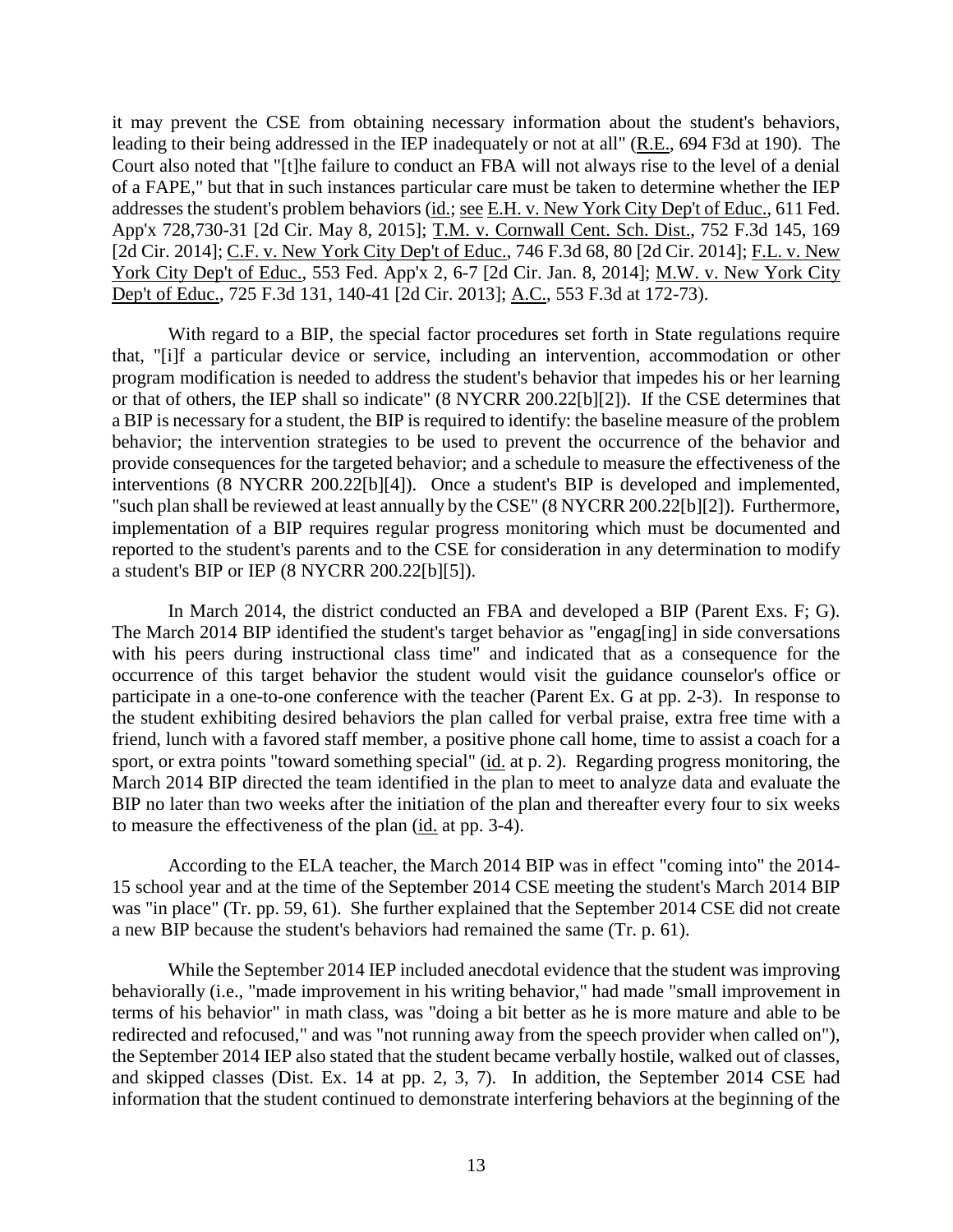school year, as the ELA teacher stated that school staff was "seeing some of the behaviors of [the student] coming a little late to class and things of that nature" (Tr. p. 63). Also, a September 2014 math progress report—available to the September 2014 CSE—indicated that the student called out of turn, left his seat to talk to peers, and arrived late for class (Dist. Ex. 9 at p. 2-3). Except for the lone identified target behavior of "engaging in side conversations," none of the above interfering behaviors are included in the FBA or BIP adopted by the September 2014 CSE (see Parent Exs. F; G). Moreover, there is no evidence in the hearing record that the district met its obligation to conduct progress monitoring every four to six weeks.

The ELA teacher stated that the CSE was "reminded at the September meeting to make sure that we did update [the BIP]" (Tr. p. 60). However, the parent testified that there was no discussion at the September 2014 CSE meeting regarding specific behavioral strategies which would be utilized with the student and that there was no review of the March 2014 FBA or BIP at the meeting (Tr. pp. 93, 95-96). The ELA teacher acknowledged that the September 2014 CSE did not have a discussion regarding revising the BIP (Tr. p. 63).

Because the hearing record indicates that the district failed to implement progress monitoring of the frequency, duration and intensity of the behavioral interventions at scheduled intervals and failed to review or consider revising the BIP at the September 2014 CSE meeting, the hearing record supports the IHO's determination that the district denied the student a FAPE for the 2014-15 school year. Furthermore, although not relevant to the adequacy of the September 2014 IEP, as mentioned below the hearing record indicates that the district continued to fail to address the student's behavioral needs during the 2014-15 school year and I remind the district of its obligation to monitor the student's progress under the BIP at regular intervals as specified in the student's BIP and IEP, and report the results to the parent and the CSE, to be considered in any determination whether it is necessary to make any modifications to the BIP (8 NYCRR  $200.22[b][2]$ , [b]).<sup>8</sup>

Turning to the 2014-15 school year, the hearing record shows that the student exhibited a broad range of interfering behaviors and that the district did not review the effectiveness of or implement the BIP adopted by the September 2014 CSE. For example, the hearing record includes a September 2014 through March 2015 attendance log which indicated that the student was absent from school, late for class, or cut classes multiple times each week and in some cases multiple times a day (Parent Ex. J at pp. 1-3). In addition, the hearing record includes a September 2014 through March 2015 behavior log which documented the student's interfering behaviors (i.e., standing and shouting at the teacher, aggressive posturing, fighting with another student during lunch, leaving his seat to talk with other students during class time, disrespecting teachers/peers, kicking the door of a classroom, barging into another classroom to say hello to peers, and screaming profanity at a teacher) (Parent Ex. K at pp. 1-6). However, the hearing record does not contain evidence that the team conducted, documented, or reported regular progress monitoring of any of the above behaviors or the March 2014 BIP's specified target behavior at the scheduled intervals indicated in the plan (see Tr. 1-200, Parent Exs. K; R). According to the ELA teacher,

<sup>&</sup>lt;sup>8</sup> To the extent the parent raises a claim regarding the adequacy of the recommended counseling services to address the student's behavioral needs in her memorandum of law, no such claim was raised in her due process complaint notice and it is not properly before me (see 20 U.S.C. § 1415[c][2][E][i][II], [f][3][B]; 34 CFR 300.508[d][3][i]-[ii], 300.511[d]; 8 NYCRR 200.5[i][7][i][b], [j][1][ii]).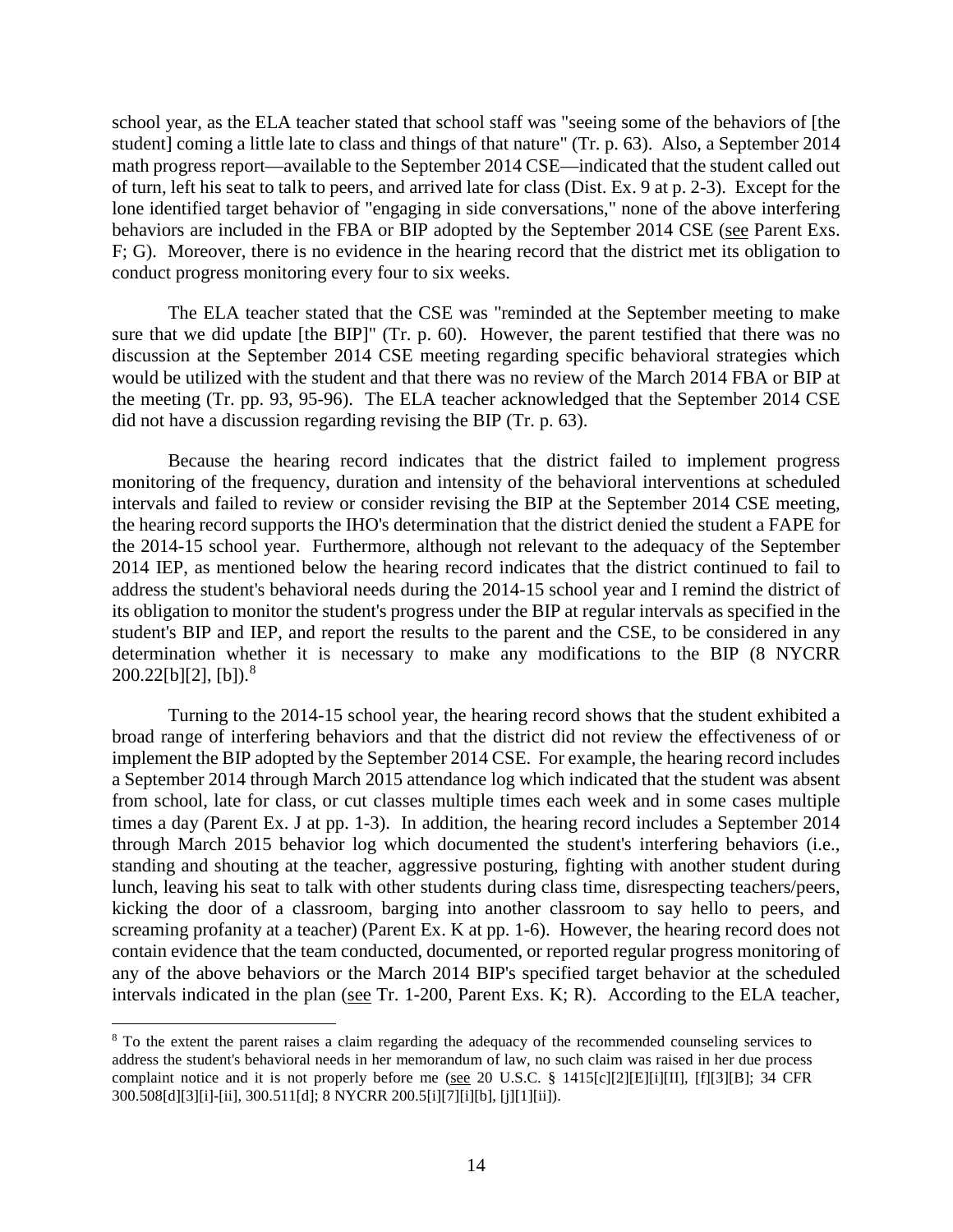school staff noticed that the student's behaviors had changed in mid-October, yet she stated the team did not revisit the BIP or modify the consequences for interfering behaviors (Tr. pp. 62-63). The student's math teacher stated that since the student's behaviors "didn't happen that often," she was not "charting as consistently as [she] should have been" or "as frequently as [she] wanted to," and that she only began charting his behaviors in December and January (Tr. pp. 158-59).<sup>9</sup>

In addition, although during the 2014-15 school year the student's then-current math teacher may have used strategies recommended in the March 2014 BIP, such as using verbal praise or a reward for desired behaviors and one on one conversations in response to occurrences of the targeted behavior, the math teacher also explained that many of the student's teachers, including herself, employed strategies not included in the BIP and would take away activities that the student liked such as gym time or computer time as a consequence (Tr. pp. 76-78, see Parent Ex. G at p. 2). Furthermore, the 2014-15 behavior log included additional instances in which staff employed strategies not included in the BIP, such as attempting to provide the student with positive reinforcements and incentives such as snacks, a laptop on which the student played games, and permission to leave class (Parent Ex. K at pp. 1, 4).

Moreover, a speech therapy log documenting student attendance and productivity described a productive student up until an entry dated November 3, 2014, in which it was reported that the student was "cutting class" (Parent Ex. CC at pp. 1-20). With few exceptions, from that date forward the log included entries such as "messing around," "cutting class," "very uncooperative," "not in school," and "fooled around a lot" (id. at pp. 20-21, 23, 25, 30, 53-55, 57-58, 61). In addition, a counseling log documenting student attendance and productivity included an entry on December 5, 2014, which stated that the student's "attitude has changed drastically" (Parent Ex. BB at p. 18). A December 19, 2014 entry in this log stated that the student's "actions and behaviors have not changed and are affecting his grades tremendously" (id. at p. 20). There is no evidence in the hearing record to indicate that the CSE met to discuss these behaviors or review the effectiveness of the March 2014 BIP.

According to the ELA teacher, the March 2014 BIP was ultimately revised in March 2015 because staff noticed from data collected, "that the rewards were not working as well as we had hoped" (Tr. p. 60). However, the hearing record does not contain evidence to indicate that the district properly implemented, monitored, or reviewed the March 2014 BIP before the September 2014 CSE meeting or any time during the 2014-15 school year up until March 2015, which was over six months through the school year. In this case it is undisputed that at the time of the September 2014 CSE meeting and continuing into the 2014-15 school year the student exhibited persistent behaviors—i.e. engaging in side conversations with peers during instructional time, yelling across the classroom, coming to class late, leaving class without permission, and displaying physical and verbal aggression—which impeded his learning and required interventions (Tr. p. 48- 50, 86-87; Dist. Ex. 14 at pp. 2, 7; Parent Exs. BB at p. 18; CC at pp. 20-62).

 <sup>9</sup> While the math teacher testifies that she began charting the student's behaviors at the "[e]nd of November, early December," the math classroom behavior chart introduced into evidence included behavior observation charting only for January and February 2015 (Tr. p. 160-61; see Parent Ex. R at pp. 1-3).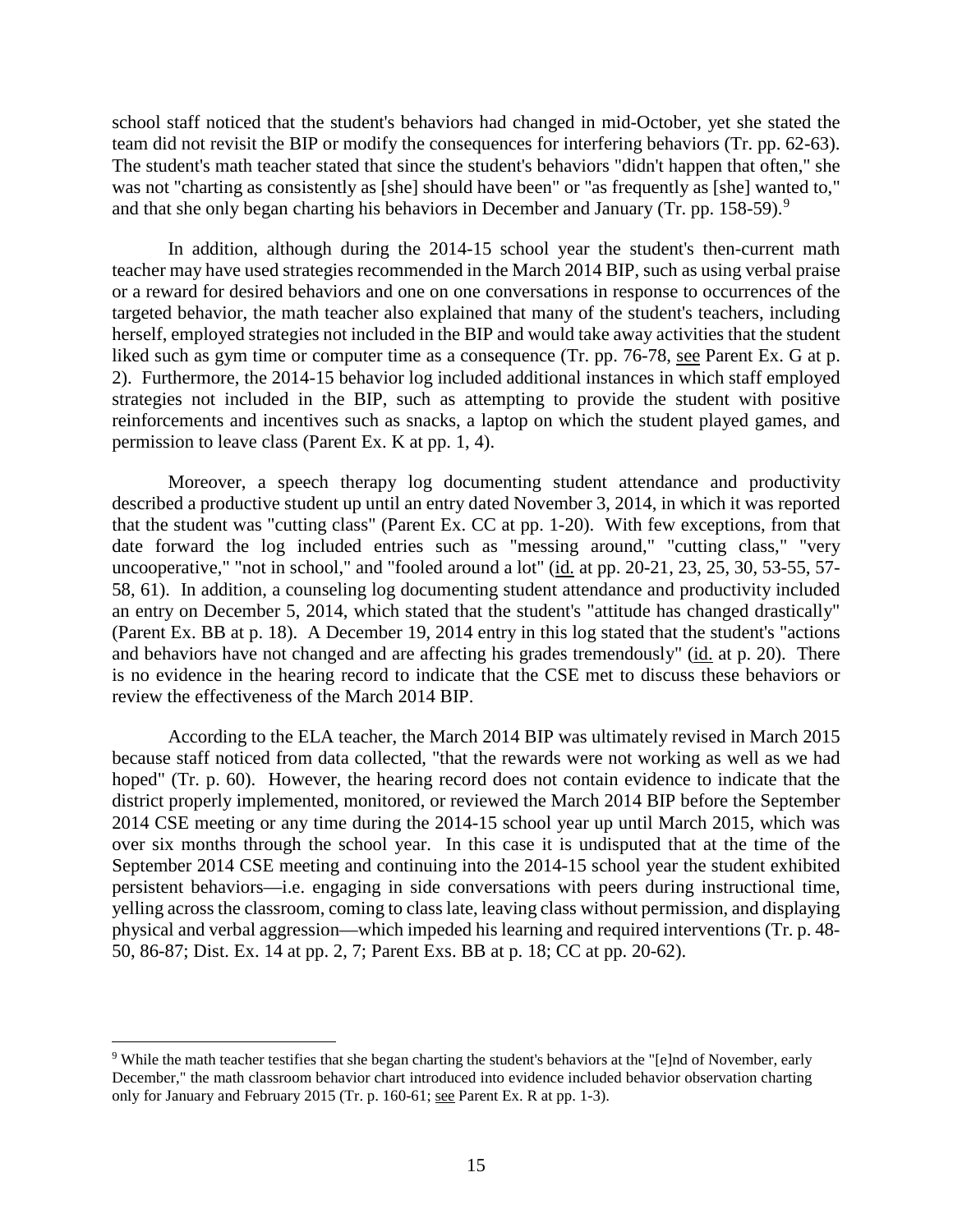#### **2. 12:1+1 Special Class Placement**

Next, I turn to the parent's contention that the IHO erred in finding that the 12:1+1 special class placement recommended by the September 2014 CSE was appropriate and failed to address whether the program could address the student's interfering behaviors. Based on the evidence in the record, I find that the recommended educational program was reasonably calculated to offer the student educational benefits.

State regulations provide that a 12:1+1 special class placement is designed to address students "whose management needs interfere with the instructional process, to the extent that an additional adult is needed within the classroom to assist in the instruction of such students" (8 NYCRR 200.6[h][4][i]). Management needs for students with disabilities are defined as "the nature of and degree to which environmental modifications and human or material resources are required to enable the student to benefit from instruction" (8 NYCRR 200.1[ww][3][i][d]).

A 12:1+1 special class offers the support of a teacher and one supplementary school personnel (8 NYCRR 200.6[h][4][i]). State regulation provides that a special education teacher is one "certified or licensed to teach students with disabilities" (8 NYCRR 200.1). In addition, supplementary school personnel "means a teacher aide or a teaching assistant" (8 NYCRR 200.1[hh]; "'Supplementary School Personnel' Replaces the Term 'Paraprofessional' in Part 200 of the Regulations of the Commissioner of Education," VESID [Aug. 2004], available at http://www.p12.nysed.gov/specialed/publications/policy/suppschpersonnel.pdf). While a teacher aide may assist teachers in nonteaching duties such as "attending to the physical needs" of students or "supervising students," teaching assistants may provide "direct instructional services to students" while under the supervision of a certified teacher (see 8 NYCRR 80-5.6[b], [c]; see also 34 CFR 200.58[a][2][i] [defining paraprofessional as "an individual who provides instructional support"]). $^{10}$ 

To support the student within the 12:1+1 special class and to address his identified management needs, the September 2014 IEP included a number of recommendations for modifications and resources such as: instruction modified to the student's learning rate and style; redirection; use of manipulatives in math; multisensory reading instruction; repetition of instructions; preferential seating; and clearly defined limits and expectations (Dist. Ex. 14 at pp. 6-7). The September 2014 IEP included the following testing accommodations: extended time; revised test format and directions; preferential seating; use of a calculator; separate location; and breaks  $(id. at p. 21)$ .

The September 2014 IEP also included annual goals to address the student's needs in the areas of speech-language, reading, writing, math, frustration, self-image, and time management

<sup>&</sup>lt;sup>10</sup> To the extent the parent asserts that the student's teachers were not adequately qualified to address his needs, the IDEA requires that services must be provided by appropriately certified or licensed personnel, but the only further relevant inquiry is whether the personnel are able to implement the IEP, not whether they have specific training in teaching students with the student's disabilities (Ganje v. Depew Union Free Sch. Dist., 2012 WL 5473491, at \*11 [W.D.N.Y. Sept. 26, 2012], adopted at 2012 WL 5473485 [W.D.N.Y. Nov. 9, 2012]; S.H. v. Eastchester Union Free Sch. Dist., 2011 WL 6108523, at \*12 [S.D.N.Y. Dec. 8, 2011]; L.K. v. Dep't of Educ., 2011 WL 127063, at \*11 [E.D.N.Y. Jan. 13, 2011]; see also 8 NYCRR 200.6[b]). The parent raises no allegation that the teachers were not able to implement the student's IEP.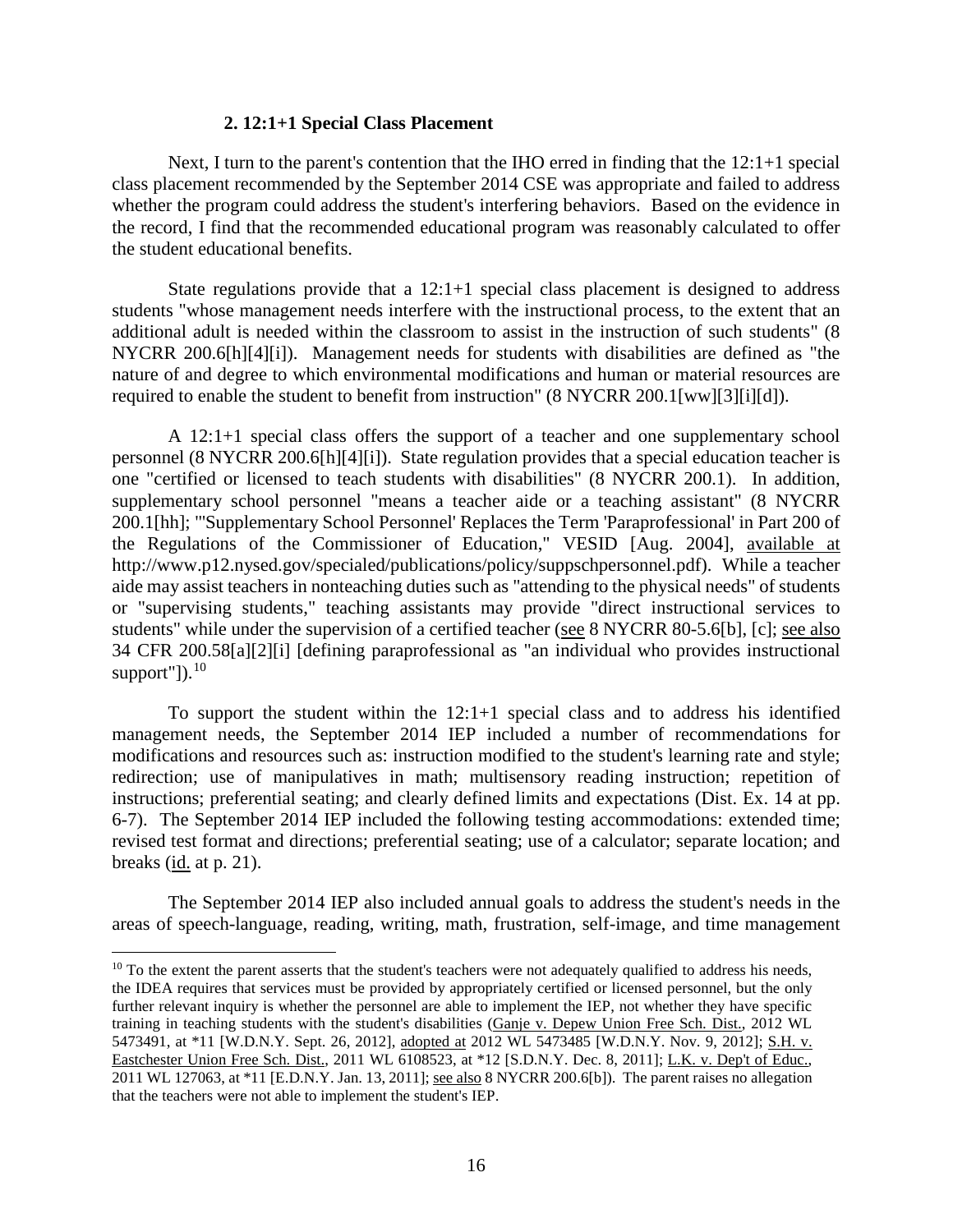and task completion (Dist. Ex. 14 at pp. 8-19). For example, to meet the student's needs in fluency and pragmatic language, the September 2014 IEP included a speech-language goal targeting speech intelligibility by utilizing appropriate rate of speech, volume and articulatory precision (id. at pp. 3, 8). To meet the student's deficits in writing, the September 2014 IEP included a goal involving writing complex sentences when provided explicit sequential instruction in expanding sentences and a goal in which the student would use multisensory writing strategies to write arguments to support claims with clear reasoning and relevant evidence (id. at pp. 3, 17).

The ELA teacher testified that the September 2014 CSE felt that it was appropriate for the student to be in a 12:1+1 special class because it would provide the student with the support he needed (Tr. p. 52). The director of admissions from the nonpublic school at which the parent requested the student be placed stated that she agreed that a 12:1+1 placement would be appropriate for the student (Tr. p. 134). Moreover, the 12:1+1 special class program recommended by the September 2014 CSE employs the same class ratio and is not significantly different from the parent's desired private school placement (compare Dist. Ex. 14 at pp. 19-20, with Tr. pp. 113- 16). The parent testified that at the time of the September 2014 CSE meeting she was in agreement with the proposed IEP (Tr. p. 98).

The evidence in the hearing record reveals that the September 2014 IEP and its recommendation for a 12:1+1 special class placement was reasonably calculated to meet the identified needs of the student and provide him with a FAPE.<sup>11</sup>

## **3. Specialized Reading Instruction**

Regarding the parent's specific contention that the September 2014 IEP was not appropriate because it failed services to address the student's need for specialized reading instruction, the hearing record does not support this claim.

The September 2014 IEP indicated that the student presented with a reading disorder and that he struggled to decode some words; had difficulty reading words in context and using contextual cues to derive meaning from text; struggled to make inferences, predictions, and connections to text; had difficulty responding to explicit comprehension questions; and needed to work on building vocabulary and overall knowledge base (Dist. Ex. 14 at pp. 2-3). The IEP also indicated that the student was often unable to distinguish important from unimportant information in word problems and required explicit teaching of strategies to apply to word problems (id. at p. 3).

To support the student in building his reading skills, the September 2014 IEP included recommendations for multi-sensory reading instruction to address the student's deficits in phonics, decoding, and fluency; preteaching of vocabulary; extra time for in-class and take-home reading assignments; previewing upcoming reading assignments; and the use of graphic organizers to assist the student in tracking information when reading (Dist. Ex. 14 at p. 6). As noted above, the

 $11$  To the extent the parent asserts the student did not make adequate progress during the 2014-15 school year after the September 2014 CSE meeting, an IEP must be evaluated prospectively as of the time it is created and the parent may not rely on evidence that the student did not make progress to establish that the IEP was not appropriate (R.E., 694 F.3d at 186-88).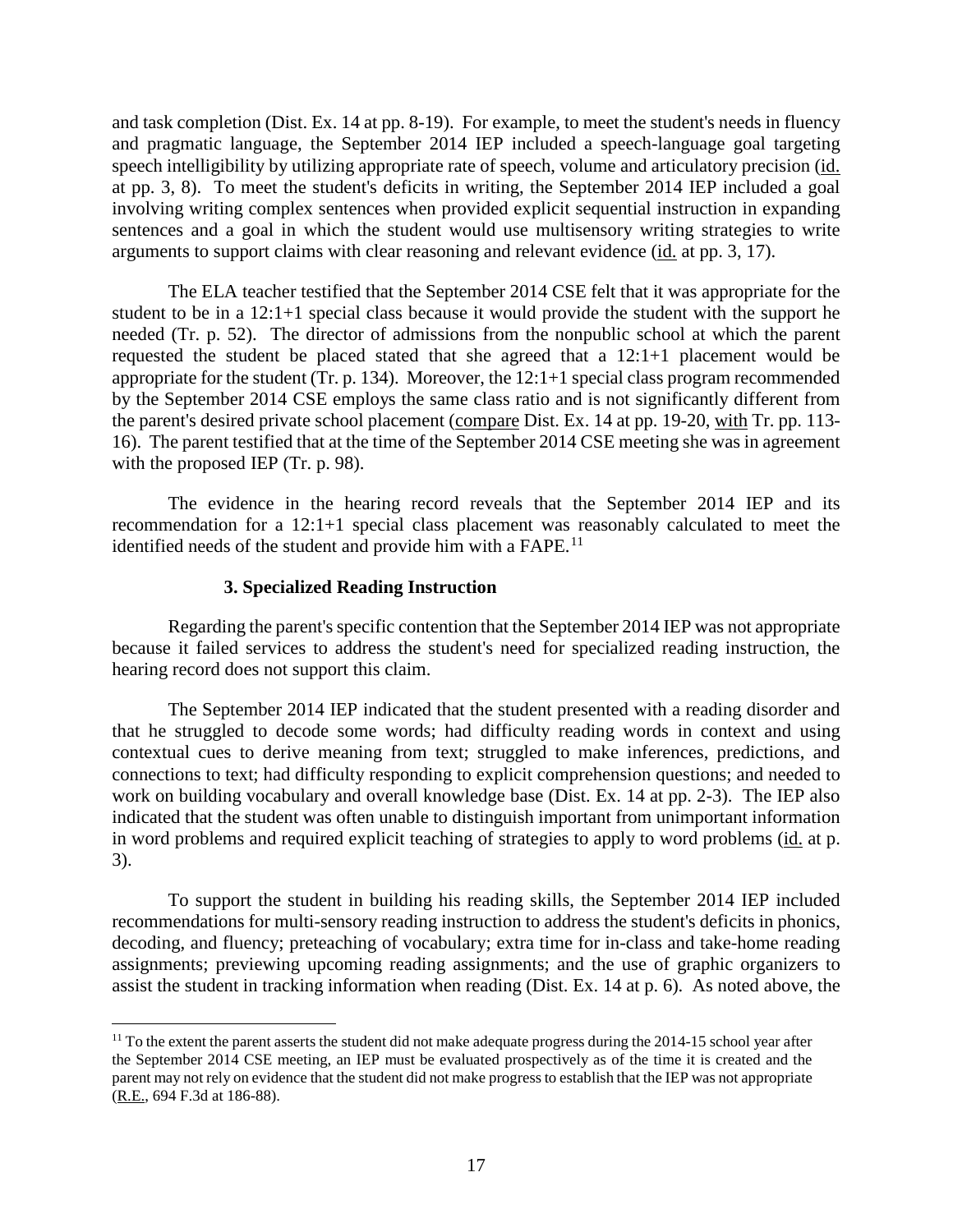IEP also included a number of recommendations that generally supported the student's learning  $(id at pp. 6-7).$ 

To address the student's deficits in reading, the September 2014 IEP included a number of annual goals (Dist. Ex. 14 at pp. 11-13). To address the student's delayed reading comprehension skills, the IEP included a goal in which given strategies such as previewing organizers, comprehension checks, and motivational topic texts, the student would be able to correctly answer comprehension questions (id. at pp. 2, 11). To further build the student's comprehension skills as well as his overall knowledge base, the IEP included a goal in which the student would improve his comprehension of narrative text by using relevant background knowledge and information from the text to make appropriate inferences, connections, and predictions (id. at pp. 2, 12). To address the student's decoding needs, the IEP included a goal in which given explicit instruction and strategies such as visual, auditory, tactile, kinesthetic association the student would fluently decode a variety of syllable-types (id. at pp. 2, 11). The September 2014 IEP also included a goal in which the student would use multisensory reading strategies and textual evidence to support analysis of the text and draw inferences from the text, to address the student's need in reading words in context, using contextual clues to derive meaning from text, and drawing inferences (id. at pp. 2, 13).

The September 2014 IEP also included math annual goals in which the student would solve word problems by creating a chart, table or picture model and by identifying key words and operation needed, targeting the student's deficits in reading and understanding math word problems (Dist. Ex. 14 at pp. 3, 13-14). In addition, the September 2014 IEP contained speech annual goals related to the student's reading needs which involved: restating, paraphrasing and summarizing what was read; improving understanding and use of curriculum-related vocabulary and concepts, abstract language, multiple meaning words and comparative and descriptive language in the classroom; and given visual, auditory, tactile, and kinesthetic strategies, auditory memory games, and focused listening exercises with frequent practice, correctly producing letter sounds of the consonants and short vowels (id. at pp. 2, 9-10). The September 2014 IEP further provided for speech-language services twice per week individually and once per week in a group (id. at p. 20).

A review of the September 2014 IEP reveals that the September 2014 CSE considered and provided specialized instruction to address the student's unique needs in reading (Dist. Ex. 14 at pp. 1-2, 5-6, 12-13, 21). Moreover, the hearing record shows how the student's teachers employed these strategies while instructing the student. The math teacher testified that the student needed guidance in working with word problems and in identifying the operation that was needed and the relevant information (Tr. p. 72). In supporting the student's need in solving worded math problems while conforming with the recommendations in the September 2014 IEP, the math teacher explained that she "worked on reading through a problem and chunking it up into smaller chunks of information so [the student] can process it" (compare Dist. Ex. 14 at pp. 6-7, with Tr. p. 72). The ELA teacher explained that the student worked better with one to one instruction and that she worked on his fluency skills individually (Tr. pp. 43, 45). Additionally, and although at times the student became frustrated and did not want help, the ELA teacher indicated that during testing to accommodate the student's reading deficits, she read questions and passages aloud to the student (Tr. p. 50; see Dist. Ex. 14 at p. 21).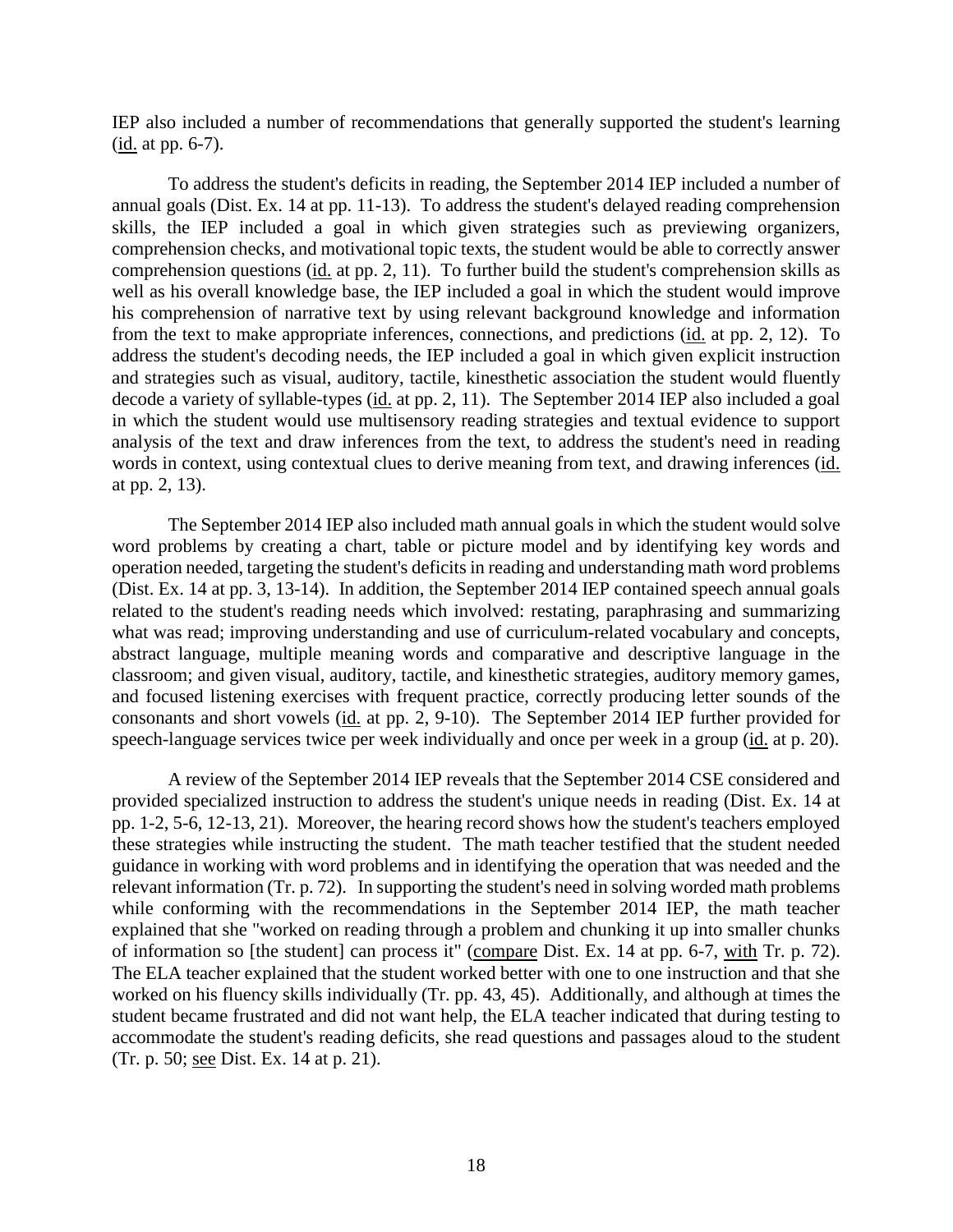Based on the above, the evidence in the hearing record supports a finding that the September 2014 CSE considered the student's needs and provided the student with specialized reading instruction.

#### **D. Relief Requested—Prospective Placement**

I next turn to the parent's contention that the IHO erred in denying her request that the student be placed in a nonpublic school capable of addressing his specific deficits and providing specialized reading instruction. For the reasons set forth below, I decline to order that the student be placed in a nonpublic school, as it would be an improper circumvention of the CSE process.

To the extent that the parent requested that the district fund the costs of a future placement of the student in a nonpublic school, although the September 2014 IEP was not appropriate to meet the student's needs, it would be inappropriate in this instance to circumvent the statutory process, under which the CSE is tasked with reviewing information about the student's progress under current educational programming and periodically assessing a student's needs, by dictating a particular result, especially in the absence of adequate evidence regarding the annual review of the student's current needs conducted subsequent to the matters under review in this proceeding. In accordance with its obligation to review a student's IEP at least annually, the CSE should have already convened to revise the student's program and developed a new IEP for the student for the 2015-16 school year (see 20 U.S.C. § 1414[d][4][A]; Educ. Law § 4402[2]; 34 CFR 300.324[b][1]; 8 NYCRR 200.4[f]). The appropriate course is to limit review in this matter to remediation of past harms that have been explored through the development of an appropriate evidentiary record. If the parent remains displeased with the CSE's recommendation for the student's program for the 2015-16 school year, she may obtain appropriate relief by challenging that IEP in a separate proceeding.

Furthermore, when determining an appropriate placement on the educational continuum, a CSE is required to first determine the extent to which the student can be educated in a public school setting with nondisabled peers before considering a more restrictive nonpublic school option (see E.F., 2013 WL 4495676, at \*15 [explaining that "[u]nder the law, once [the district] determined that [the public school setting] was the least restrictive environment in which [the student] could be educated, it was not obligated to consider a more restrictive environment, such as [a nonpublic] school]"]; A.D. v. New York City Dep't of Educ., 2013 WL 1155570, at \*8 [S.D.N.Y. Mar. 19, 2013] [finding that "[o]nce the CSE determined that [the public school setting] would be appropriate for the [s]tudent, it had identified the least restrictive environment that could meet the [s]tudent's needs and did not need to inquire into more restrictive options such as nonpublic programs"]). Thus, a directive to prospectively require placement the student in a nonpublic school would impede the important statutory purpose of attempting, whenever possible, to have disabled students access the public school system through placement in a public school with their nondisabled peers (see Walczak, 142 F.3d at 132 [noting that the preference for educating students in the least restrictive environment applies even when no mainstreaming with nondisabled peers is possible]). Moreover, the student's needs, as previously indicated, do not suggest that removal from the public school was necessary at the time of the September 2014 CSE meeting in order to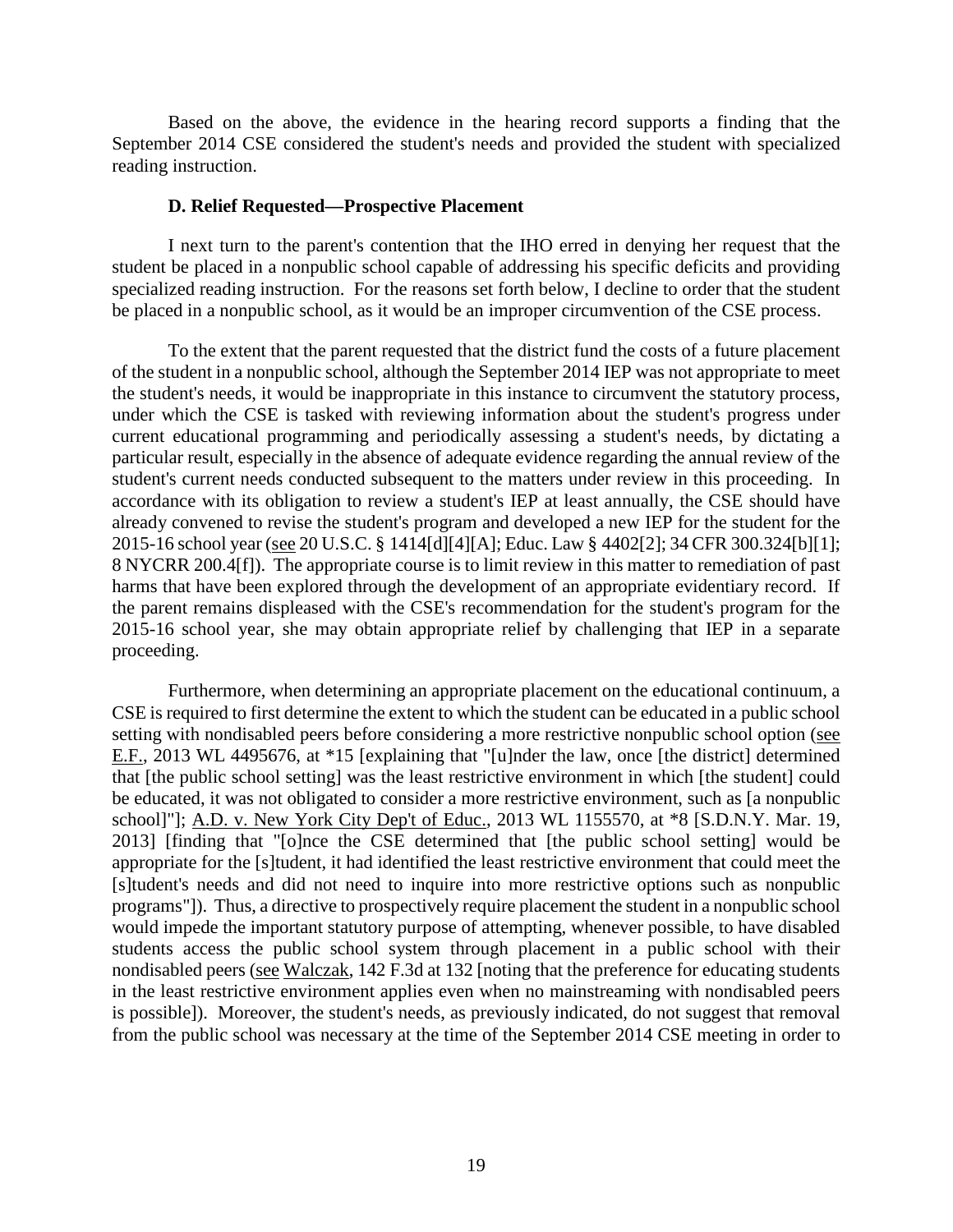offer the student a FAPE. Under the circumstances in this case, prospective placement relief would not be appropriate.<sup>12</sup>

Notwithstanding the foregoing, holding that the parent is correct that the district has repeatedly failed to fulfill its basic obligations to the student under the IDEA, but finding that the student is not entitled to any remedy, would constitute a hollow victory (see Connors v. Mills, 34 F. Supp. 2d 795, 804). Furthermore, such a holding would not effectuate the purposes of the IDEA. The hearing record before me does not provide a basis for determining whether the student requires compensatory services to remedy the district's failure to address his behavioral needs during the 2014-15 school year.<sup>13</sup> However, the record is replete with evidence that the student's interfering behaviors are central to his special education needs. As discussed above, the hearing record also indicates that the district did not appropriately implement and monitor the student's BIP during the 2014-15 school year and that, at times, the student's teachers and providers resorted to strategies that were not contemplated by the BIP in place. Accordingly, the district is directed to retain the services of an independent behavioral consultant, agreed upon by the parties, at public expense as a compensatory remedy (see Newington, 546 F.3d at 122-23). The independent consultant shall be tasked with observing the implementation of any BIP in effect at the student's current school placement, recommending modifications to the BIP to address the student's behavioral needs in accordance with State regulations, and recommending specific training for district staff, including, to the extent necessary, both teachers and related services providers of the student, so that they may appropriately implement the student's BIP. Within 10 days of receiving the consultant's report, the district shall convene a CSE meeting to discuss whether it is necessary to modify the student's BIP to adequately address his behavioral needs. The district will be required to implement the recommended staff training, as needed, for the duration of the 2015-16 school year. The district shall also retain the consultant to monitor the student's progress under the BIP during the 2015-16 school year in accordance with the schedule set forth in the student's BIP and IEP. In addition, the district shall be required to include the consultant in any CSE meeting held to discuss modifications to the student's BIP or IEP for the 2015-16 school year.

#### **VII. Conclusion**

The hearing record supports the IHO's decision that the district failed to address the student's interfering behaviors during the 2014-15 school year, leading to a denial of a FAPE to the student. Although the parent is not entitled to prospective public placement of the student at a nonpublic school, the district is directed to retain the services of a behavioral consultant at public expense to remedy the district's specific failures regarding the implementation of the student's BIP. I strongly encourage the district to make all possible efforts to appropriately address the student's needs during the limited time he remains eligible for a public education.

 $12$  Because of this determination, it is unnecessary to determine whether the specific nonpublic school referenced by the parent during the impartial hearing was appropriate to meet the student's needs.

 $13$  The hearing record indicates that the student received 1:1 private tutoring in reading and math as a result of the settlement of the prior proceeding (Tr. pp. 101-02, 104-05). The parent testified that the student made progress as a result (Tr. pp. 104-06); however, the hearing record contains no reports from the company that provided the tutoring.